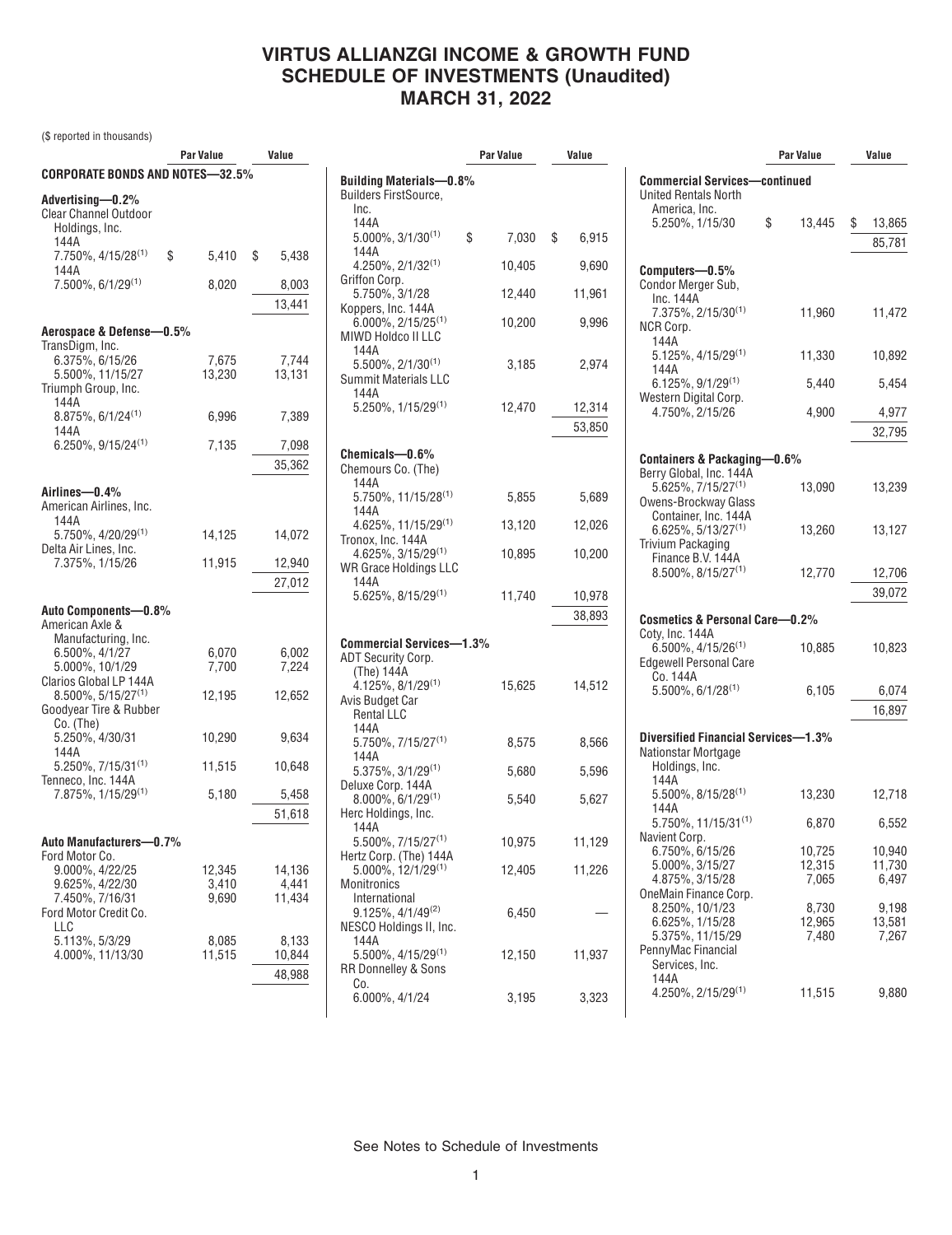(\$ reported in thousands)

|                                                                                               | <b>Par Value</b> |        | Value |                  |  |
|-----------------------------------------------------------------------------------------------|------------------|--------|-------|------------------|--|
| <b>Diversified Financial</b><br>Services-continued<br>144A                                    |                  |        |       |                  |  |
| 5.750%, 9/15/31 <sup>(1)</sup>                                                                | \$               | 2,420  | \$    | 2,151            |  |
|                                                                                               |                  |        |       | 90,514           |  |
| <b>Electronic Equipment, Instruments &amp;</b><br>Components-0.2%<br>Energizer Holdings, Inc. |                  |        |       |                  |  |
| 144A<br>$6.500\%$ , 12/31/27 <sup>(1)</sup><br><b>WESCO Distribution,</b>                     |                  | 1,695  |       | 1,678            |  |
| Inc. 144A<br>7.250%, 6/15/28(1)                                                               |                  | 13,985 |       | 14,854<br>16,532 |  |
| Electronics-0.2%<br>II-VI, Inc. 144A<br>5.000%, 12/15/29(1)                                   |                  | 11,615 |       | 11,354           |  |
|                                                                                               |                  |        |       |                  |  |
| Engineering & Construction-0.1%<br>AECOM                                                      |                  |        |       |                  |  |
| 5.125%, 3/15/27                                                                               |                  | 4,625  |       | 4,730            |  |
| Entertainment-2.0%<br><b>AMC Entertainment</b><br>Holdings, Inc.                              |                  |        |       |                  |  |
| 6.125%, 5/15/27<br>144A                                                                       |                  | 12,610 |       | 8.844            |  |
| 7.500%, 2/15/29 <sup>(1)</sup><br>Caesars Entertainment,<br>Inc.<br>144A                      |                  | 3,600  |       | 3,498            |  |
| $6.250\%, 7/1/25^{(1)}$<br>144A                                                               |                  | 8,060  |       | 8,322            |  |
| $8.125\%, 7/1/27^{(1)}$<br>144A                                                               |                  | 15,400 |       | 16,500           |  |
| 4.625%, 10/15/29 <sup>(1)</sup><br>CDI Escrow Issuer, Inc.                                    |                  | 8,665  |       | 8,102            |  |
| 144A<br>$5.750\%$ , 4/1/30 <sup>(1)</sup>                                                     |                  | 11,345 |       | 11,458           |  |
| Cedar Fair LP<br>5.375%, 4/15/27                                                              |                  | 11,680 |       | 11,563           |  |
| International Game<br>Technology plc<br>144A                                                  |                  |        |       |                  |  |
| $4.125\%, 4/15/26^{(1)}$<br>144A                                                              |                  | 4,495  |       | 4,439            |  |
| $6.250\%$ , $1/15/27^{(1)}$<br>Lions Gate Capital                                             |                  | 9,850  |       | 10,377           |  |
| Holdings LLC 144A<br>5.500%, 4/15/29(1)<br><b>Live Nation</b><br>Entertainment, Inc.<br>144A  |                  | 10,975 |       | 10,577           |  |
| 4.750%, 10/15/27(1)                                                                           |                  | 14,410 |       | 14,050           |  |

|                                                                             | <b>Par Value</b>                 | Value                                      |
|-----------------------------------------------------------------------------|----------------------------------|--------------------------------------------|
| Entertainment-continued<br>Scientific Games<br>International, Inc.<br>144A  |                                  |                                            |
| $8.625\%, 7/1/25^{(1)}$<br>144A                                             | \$<br>$2,750$ \$                 | 2,891                                      |
| $8.250\%, 3/15/26^{(1)}$<br>SeaWorld Parks &<br>Entertainment, Inc.<br>144A | 10,625                           | 11,063                                     |
| 5.250%, 8/15/29(1)                                                          | 15,825                           | 15,093<br>136,777                          |
| <b>Environmental Services-0.2%</b><br>GFL Environmental, Inc.               |                                  |                                            |
| 144A<br>$4.750\%$ , 6/15/29 <sup>(1)</sup>                                  | 15,000                           | 14,269                                     |
| <b>Equity Real Estate Investment Trusts</b>                                 |                                  |                                            |
| (REITs)-0.9%<br><b>Brookfield Property</b><br>REIT, Inc. 144A               |                                  |                                            |
| 4.500%, 4/1/27 <sup>(1)</sup><br>Iron Mountain<br>Information<br>Management | 9,205                            | 8,591                                      |
| Services, Inc. 144A<br>$5.000\%$ , $7/15/32^{(1)}$<br>Iron Mountain, Inc.   | 7,535                            | 7,064                                      |
| 144A<br>5.250%, 7/15/30 <sup>(1)</sup><br>Park Intermediate                 | 11,845                           | 11,608                                     |
| Holdings LLC 144A<br>$4.875\%, 5/15/29^{(1)}$<br><b>SBA Communications</b>  | 9,060                            | 8,493                                      |
| Corp.<br>3.125%, 2/1/29<br><b>Service Properties Trust</b>                  | 11,135                           | 10,129                                     |
| 4.350%, 10/1/24<br>4.500%, 3/15/25<br>7.500%, 9/15/25<br>4.375%, 2/15/30    | 4,265<br>5,185<br>4,150<br>5,355 | 4,105<br>4,861<br>4,354<br>4,445<br>63,650 |
| Food & Beverage—1.2%                                                        |                                  |                                            |
| Albertsons Cos., Inc.<br>144A                                               |                                  |                                            |
| $4.875\%, 2/15/30^{(1)}$<br>Kraft Heinz Foods Co.                           | 6,755                            | 6,578                                      |
| 5.000%, 7/15/35<br>6.500%, 2/9/40<br>Performance Food<br>Group, Inc.        | 8,175<br>3,650                   | 8,715<br>4,353                             |
| 144A<br>5.500%, 10/15/27(1)                                                 | 7,630                            | 7,593                                      |
| 144A<br>4.250%, 8/1/29 <sup>(1)</sup>                                       | 10,125                           | 9,226                                      |

|                                                                                     | Par Value                | Value                    |
|-------------------------------------------------------------------------------------|--------------------------|--------------------------|
| <b>Food &amp; Beverage-continued</b><br>Post Holdings, Inc.<br>144A                 |                          |                          |
| 5.500%, 12/15/29(1)                                                                 | \$<br>3.110              | \$<br>2,992              |
| 144A<br>4.500%, 9/15/31(1)<br>Simmons Foods, Inc.<br>144A                           | 9,420                    | 8,346                    |
| 4.625%, 3/1/29(1)<br>Triton Water Holdings,<br>Inc. 144A                            | 10,435                   | 9,783                    |
| $6.250\%$ , 4/1/29 <sup>(1)</sup><br>US Foods, Inc.<br>144A                         | 11,945                   | 10,184                   |
| $6.250\%$ , 4/15/25 <sup>(1)</sup><br>144A                                          | 9,325                    | 9,558                    |
| 4.750%, 2/15/29(1)                                                                  | 5,350                    | 5,103                    |
|                                                                                     |                          | 82,431                   |
| Food Service-0.2%<br>Aramark Services, Inc.<br>144A                                 |                          |                          |
| $5.000\%$ , $2/1/28^{(1)}$                                                          | 11,590                   | 11,242                   |
| Healthcare-Products-0.2%<br><b>Mozart Debt Merger</b><br>Sub, Inc. 144A             |                          |                          |
| $5.250\%$ , 10/1/29 <sup>(1)</sup>                                                  | 16,520                   | 15,358                   |
| Healthcare-Services-1.6%<br><b>Community Health</b><br>Systems, Inc.<br>144A        |                          |                          |
| 5.625%, 3/15/27(1)<br>144A                                                          | 6,495                    | 6,615                    |
| $6.000\%$ , $1/15/29^{(1)}$<br>144A                                                 | 7,305                    | 7,381                    |
| 6.875%, 4/15/29(1)<br>144A                                                          | 11,915                   | 11,706                   |
| $5.250\%$ , $5/15/30^{(1)}$<br><b>Encompass Health</b><br>Corp.                     | 7,210                    | 6,920                    |
| 4.750%, 2/1/30                                                                      | 5,210                    | 5,002                    |
| HCA, Inc.<br>5.375%, 9/1/26<br>5.625%, 9/1/28<br>5.875%, 2/1/29<br>ModivCare Escrow | 2,565<br>10,100<br>7,710 | 2,693<br>10,921<br>8,429 |
| Issuer, Inc. 144A<br>5.000%, 10/1/29(1)<br>Select Medical Corp.<br>144A             | 4,480                    | 4,176                    |
| $6.250\%$ , $8/15/26^{(1)}$                                                         | 10,520                   | 10,891                   |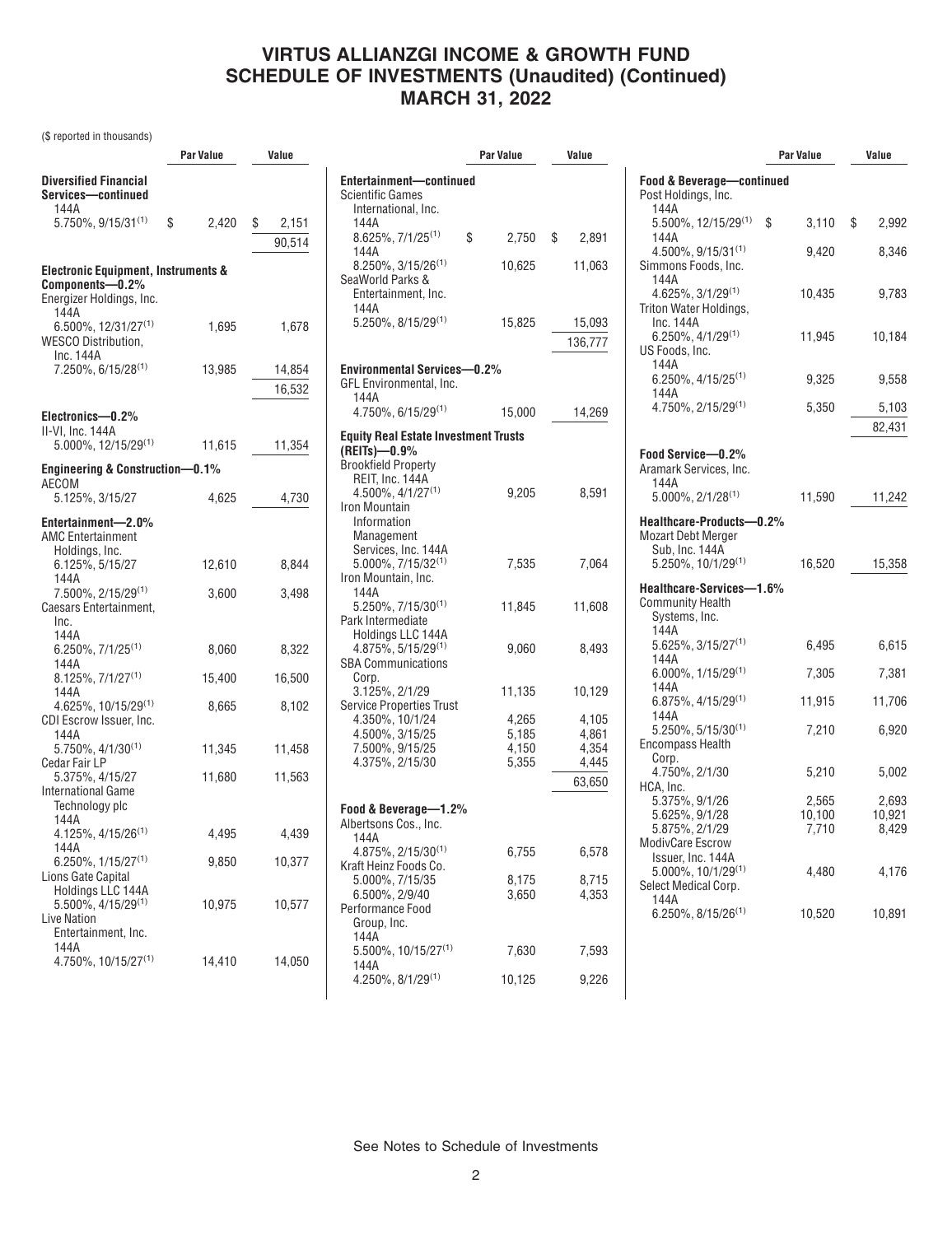(\$ reported in thousands)

|                                                                           | <b>Par Value</b> | Value           |                                                                                                           | <b>Par Value</b> | Value            |                                                                     | <b>Par Value</b> | Value            |
|---------------------------------------------------------------------------|------------------|-----------------|-----------------------------------------------------------------------------------------------------------|------------------|------------------|---------------------------------------------------------------------|------------------|------------------|
| Healthcare-Services-continued<br>Tenet Healthcare Corp.                   |                  |                 | Leisure Time-1.0%<br>Carnival Corp.                                                                       |                  |                  | Media-continued<br>144A                                             |                  |                  |
| 144A<br>$6.125\%, 10/1/28^{(1)}$                                          | \$<br>34,410     | 34,969<br>S     | 144A<br>$10.500\%$ , $2/1/26^{(1)}$                                                                       | 7,405<br>\$      | \$<br>8,234      | $5.375\%$ , 6/1/29 <sup>(1)</sup><br>144A                           | \$<br>14,780     | 14,780<br>\$     |
|                                                                           |                  | 109,703         | 144A<br>$5.750\%$ , $3/1/27^{(1)}$                                                                        | 8,455            | 8,063            | $4.750\%$ , $2/1/32^{(1)}$<br><b>CSC Holdings LLC</b>               | 4,155            | 3,869            |
| Home Builders-0.3%<br>Picasso Finance Sub.                                |                  |                 | 144A<br>$6.000\%$ , 5/1/29 <sup>(1)</sup>                                                                 | 10,775           | 10,154           | 144A<br>7.500%, 4/1/28 <sup>(1)</sup>                               | 12,490           | 12,271           |
| Inc. 144A<br>$6.125\%$ , 6/15/25 <sup>(1)</sup>                           | 10,303           | 10,470          | NCL Corp., Ltd.<br>144A                                                                                   |                  |                  | 144A<br>$5.750\%$ , $1/15/30^{(1)}$                                 | 15,445           | 13,746           |
| <b>Tavlor Morrison</b><br>Communities, Inc.                               |                  |                 | $5.875\%, 3/15/26^{(1)}$<br>144A<br>5.875%, 2/15/27 <sup>(1)</sup>                                        | 12,550<br>3,510  | 11,924<br>3,457  | <b>Directy Financing LLC</b><br>144A<br>$5.875\%$ , $8/15/27^{(1)}$ | 15,910           | 15,652           |
| 144A<br>$5.750\%$ , $1/15/28^{(1)}$                                       | 7,925            | 8,163           | 144A<br>7.750%, 2/15/29(1)                                                                                | 2,555            | 2,573            | DISH DBS Corp.<br>7.375%, 7/1/28                                    | 13,135           | 12,445           |
|                                                                           |                  | 18,633          | Royal Caribbean<br>Cruises Ltd.                                                                           |                  |                  | 5.125%, 6/1/29<br>144A                                              | 11,740           | 9,998            |
| <b>Household Products/Wares-0.1%</b><br>Spectrum Brands, Inc.             |                  |                 | 144A                                                                                                      |                  |                  | $5.750\%$ , 12/1/28 <sup>(1)</sup>                                  | 9,505            | 8,994            |
| 144A<br>$3.875\%$ , $3/15/31^{(1)}$                                       | 8,430            | 7,437           | 11.500%, 6/1/25 <sup>(1)</sup><br>144A                                                                    | 4,945            | 5,434            | Gray Escrow II, Inc.<br>144A                                        |                  |                  |
| Internet- $0.6\%$                                                         |                  |                 | $5.375\%, 7/15/27^{(1)}$<br>144A                                                                          | 6,590            | 6,332            | $5.375\%$ , 11/15/31 <sup>(1)</sup><br>Gray Television, Inc.        | 7,095            | 6,784            |
| Endure Digital, Inc.<br>144A                                              |                  |                 | $5.500\%$ , $4/1/28^{(1)}$                                                                                | 14,160           | 13,499<br>69,670 | 144A<br>4.750%, 10/15/30 <sup>(1)</sup>                             | 15,120           | 14,043           |
| $6.000\%$ , 2/15/29 <sup>(1)</sup><br><b>Match Group Holdings</b>         | 7,610            | 6,564           | $L$ odging $-1.0\%$                                                                                       |                  |                  | iHeartCommunications,<br>Inc.<br>8.375%, 5/1/27                     | 10,655           | 11,017           |
| II LLC 144A<br>5.000%, 12/15/27 <sup>(1)</sup><br>Uber Technologies, Inc. | 11,310           | 11,255          | Boyd Gaming Corp.<br>144A<br>$8.625\%, 6/1/25^{(1)}$                                                      | 4,999            | 5,251            | Nexstar Media, Inc.<br>144A                                         |                  |                  |
| 144A<br>$8.000\%$ , 11/1/26 <sup>(1)</sup>                                | 4,925            | 5,234           | 144A<br>$4.750\%$ , 6/15/31 <sup>(1)</sup>                                                                | 6,045            | 5,826            | $5.625\%$ , $7/15/27^{(1)}$<br>144A                                 | 13,405           | 13,569           |
| 144A<br>$7.500\%$ , 9/15/27 <sup>(1)</sup>                                | 13,190           | 14,064          | <b>Hilton Domestic</b><br>Operating Co., Inc.                                                             |                  |                  | $4.750\%$ , 11/1/28 <sup>(1)</sup><br>Scripps Escrow II, Inc.       | 5,800            | 5,619            |
| 144A<br>$6.250\%$ , $1/15/28^{(1)}$                                       | 5,410            | 5,593           | 144A<br>$4.000\%$ , $5/1/31^{(1)}$                                                                        | 7,890            | 7,446            | 144A<br>$5.375\%$ , 1/15/31 <sup>(1)</sup>                          | 13,495           | 12,921           |
|                                                                           |                  | 42,710          | 144A                                                                                                      |                  |                  | Sirius XM Radio, Inc.<br>144A                                       |                  |                  |
| <b>Investment Companies-0.2%</b>                                          |                  |                 | $3.625\%, 2/15/32^{(1)}$<br><b>Hilton Grand Vacations</b><br><b>Borrower</b>                              | 10,825           | 9,824            | $4.000\%$ , $7/15/28^{(1)}$<br>144A                                 | 8,960            | 8,512            |
| <b>Compass Group</b><br><b>Diversified</b><br><b>Holdings LLC</b>         |                  |                 | Escrow LLC 144A<br>$5.000\%$ , 6/1/29 <sup>(1)</sup>                                                      | 8,230            | 7,854            | $4.125\%, 7/1/30^{(1)}$<br>144A                                     | 9,665            | 9,048            |
| 144A                                                                      |                  |                 | <b>MGM Resorts</b><br>International                                                                       |                  |                  | $3.875\%$ , $9/1/31^{(1)}$<br>TEGNA. Inc.                           | 9,950            | 9,055            |
| $5.250\%, 4/15/29^{(1)}$<br>144A<br>5.000%, 1/15/32(1)                    | 14,195<br>3,650  | 13,344<br>3,303 | 5.500%, 4/15/27<br>4.750%, 10/15/28                                                                       | 5,050<br>13,640  | 5,100<br>13,201  | 5.000%, 9/15/29<br>Virgin Media Finance plc                         | 10,150           | 10,175           |
|                                                                           |                  | 16,647          | <b>Station Casinos LLC</b><br>144A                                                                        |                  |                  | 144A<br>$5.000\%$ , $7/15/30^{(1)}$<br>Virgin Media Secured         | 8,345            | 7,882            |
| Iron & Steel-0.4%<br>Cleveland-Cliffs, Inc.                               |                  |                 | 4.625%, 12/1/31(1)<br>Wynn Las Vegas LLC                                                                  | 6,785            | 6,206            | Finance plc<br>144A                                                 |                  |                  |
| 5.875%, 6/1/27<br>144A                                                    | 5,950            | 6,103           | 144A<br>$5.500\%$ , 3/1/25 <sup>(1)</sup>                                                                 | 8,645            | 8,645            | $5.500\%$ , 5/15/29 <sup>(1)</sup><br>144A                          | 12,100           | 12,009           |
| $6.750\%$ , 3/15/26 <sup>(1)</sup><br><b>United States Steel</b>          | 9,870            | 10,364          |                                                                                                           |                  | 69,353           | $4.500\%$ , $8/15/30^{(1)}$                                         | 9,225            | 8,602<br>240,543 |
| Corp.<br>6.875%, 3/1/29                                                   | 7,210            | 7,498<br>23,965 | <b>Machinery-Construction &amp;</b><br>Mining $-0.1\%$<br>Terex Corp. 144A<br>$5.000\%$ , $5/15/29^{(1)}$ | 7,100            | 6,805            | Metal Fabricate/Hardware-0.1%<br>Park-Ohio Industries,<br>Inc.      |                  |                  |
|                                                                           |                  |                 | Media- $3.5%$<br><b>CCO Holdings LLC</b>                                                                  |                  |                  | 6.625%, 4/15/27                                                     | 11,630           | 9,740            |
|                                                                           |                  |                 | 4.500%, 5/1/32                                                                                            | 21,375           | 19,552           |                                                                     |                  |                  |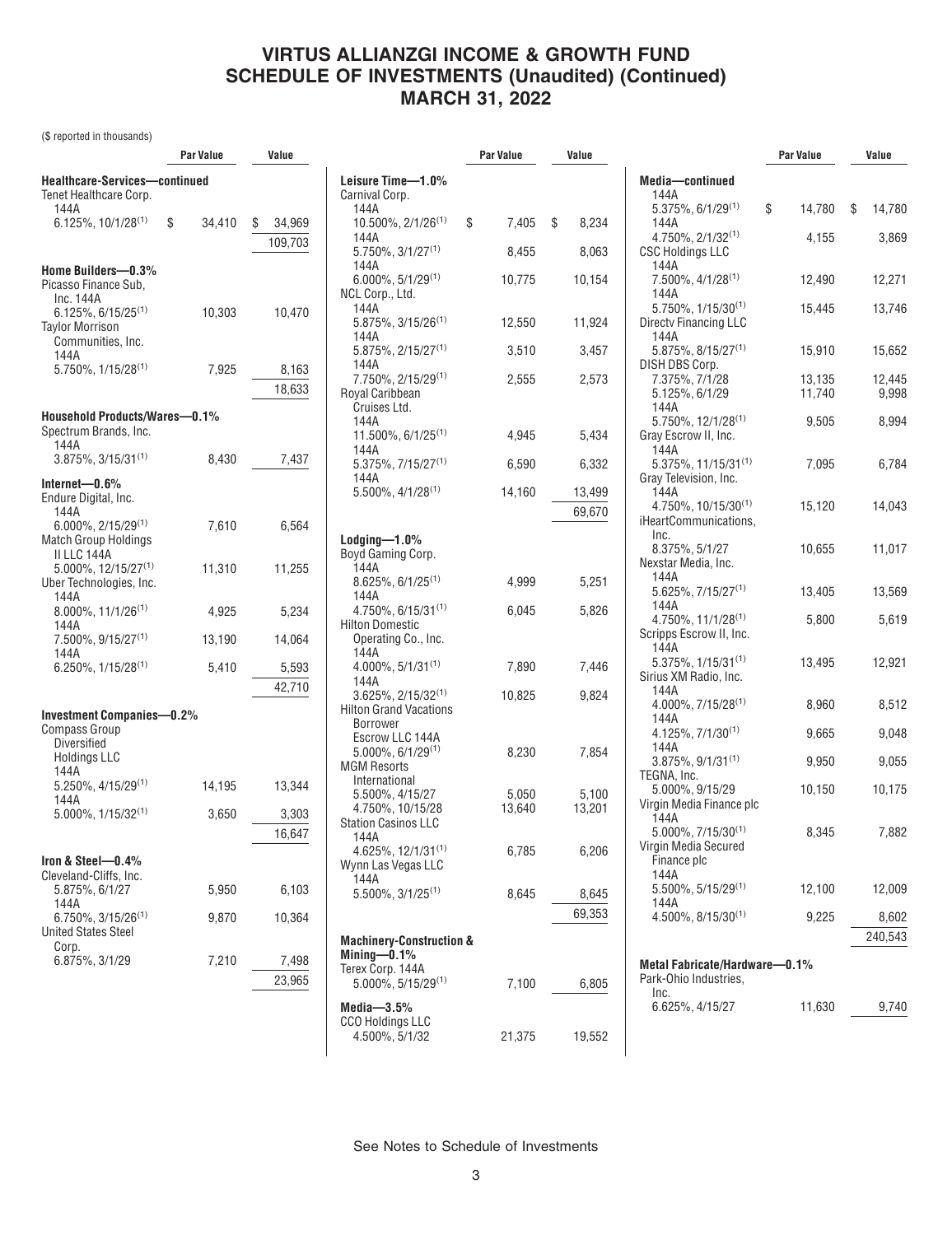(\$ reported in thousands)

|                                                     | Par Value        | Value  |
|-----------------------------------------------------|------------------|--------|
| Mining- $-0.4\%$                                    |                  |        |
| FMG Resources August                                |                  |        |
| 2006 Pty Ltd. 144A                                  |                  |        |
| $4.375\%, 4/1/31^{(1)}$                             | \$<br>$4,130$ \$ | 3,906  |
| Hudbay Minerals, Inc.                               |                  |        |
| 144A                                                |                  |        |
| 4.500%, 4/1/26 <sup>(1)</sup>                       | 9,720            | 9,445  |
| 144A                                                |                  |        |
| $6.125\%, 4/1/29^{(1)}$                             | 4,220            | 4,347  |
| Joseph T Ryerson &<br>Son, Inc. 144A                |                  |        |
| 8.500%, 8/1/28(1)                                   | 7,689            | 8,323  |
|                                                     |                  |        |
|                                                     |                  | 26,021 |
| Oil, Gas & Consumable Fuels-2.9%                    |                  |        |
| Antero Resources Corp.                              |                  |        |
| 144A                                                |                  |        |
| 7.625%, 2/1/29(1)                                   | 8,334            | 9,008  |
| 144A                                                |                  |        |
| $5.375\%, 3/1/30^{(1)}$                             | 7,740            | 7,905  |
| Callon Petroleum Co.                                |                  |        |
| 6.125%, 10/1/24                                     | 2,530            | 2,517  |
| 144A                                                |                  |        |
| $8.000\%$ , $8/1/28^{(1)}$<br>CITGO Petroleum Corp. | 13,490           | 14,221 |
| 144A                                                |                  |        |
| $6.375\%$ , 6/15/26 <sup>(1)</sup>                  | 11,385           | 11,455 |
| <b>CNX Resources Corp.</b>                          |                  |        |
| 144A                                                |                  |        |
| 7.250%, 3/14/27(1)                                  | 11,270           | 11,925 |
| 144A                                                |                  |        |
| $6.000\%$ , $1/15/29^{(1)}$                         | 2,250            | 2,273  |
| Cobalt International                                |                  |        |
| Energy, Inc.                                        |                  |        |
| 7.750%, 12/1/23(2)(3)                               | 9,216            | 133    |
| Comstock Resources,                                 |                  |        |
| Inc.<br>144A                                        |                  |        |
| $6.750\%, 3/1/29^{(1)}$                             | 10,695           | 11,033 |
| 144A                                                |                  |        |
| 5.875%, 1/15/30(1)                                  | 6,595            | 6,498  |
| Mesquite Energy, Inc.                               |                  |        |
| 6.125%, 1/15/23(3)                                  | 6,240            | 62     |
| Occidental Petroleum                                |                  |        |
| Corp.                                               |                  |        |
| 5.875%, 9/1/25                                      | 9,390            | 9,974  |
| 8.875%, 7/15/30                                     | 6,600            | 8,465  |
| 6.625%, 9/1/30                                      | 13,785           | 15,818 |
| PDC Energy, Inc.<br>5.750%, 5/15/26                 |                  |        |
| Range Resources Corp.                               | 12,335           | 12,505 |
| 144A                                                |                  |        |
| $4.750\%$ , 2/15/30 <sup>(1)</sup>                  | 9,875            | 9,808  |
| SM Energy Co.                                       |                  |        |
| 6.625%, 1/15/27                                     | 7,980            | 8.181  |
| 6.500%, 7/15/28                                     | 7,075            | 7,301  |
| Southwestern Energy                                 |                  |        |
| Co.                                                 |                  |        |
| 5.375%, 3/15/30                                     | 12,525           | 12,728 |
| 4.750%, 2/1/32                                      | 4,720            | 4,714  |
|                                                     |                  |        |

|                                                                                      | Par Value   | Value            |          |
|--------------------------------------------------------------------------------------|-------------|------------------|----------|
| Oil, Gas & Consumable<br><b>Fuels-continued</b><br>Sunoco LP                         |             |                  | Pij      |
| 5.875%, 3/15/28<br>144A                                                              | \$<br>6,830 | \$<br>6,898      | NG       |
| 4.500%, 4/30/30(1)<br><b>USA Compression</b>                                         | 6,635       | 6,113            | Nι       |
| <b>Partners LP</b><br>6.875%, 9/1/27<br>Weatherford<br>International Ltd.<br>144A    | 12,545      | 12,593           | Ta       |
| 11.000%, 12/1/24(1)<br>144A                                                          | 73          | 76               |          |
| $8.625\%, 4/30/30^{(1)}$                                                             | 9,275       | 9,417<br>201,621 | Re<br>Ke |
| Paper & Forest Products-0.2%                                                         |             |                  |          |
| Mercer International,<br>Inc.                                                        |             |                  | Re<br>As |
| 5.125%, 2/1/29                                                                       | 10,985      | 10,601           |          |
| Pharmaceuticals-1.4%                                                                 |             |                  |          |
| AdaptHealth LLC 144A<br>$4.625\%, 8/1/29^{(1)}$                                      | 9,755       | 8,902            |          |
| <b>Bausch Health</b><br>Americas, Inc. 144A                                          |             |                  | Ba       |
| 8.500%, 1/31/27 <sup>(1)</sup><br>Bausch Health Cos., Inc.                           | 12,710      | 12,675           |          |
| 144A<br>7.250%, 5/30/29 <sup>(1)</sup><br>144A                                       | 14,945      | 12,747           | Ma       |
| $5.250\%$ , 2/15/31 <sup>(1)</sup><br><b>Horizon Therapeutics</b>                    | 14,595      | 11,360           |          |
| USA, Inc. 144A                                                                       |             |                  |          |
| $5.500\%$ , $8/1/27^{(1)}$<br><b>Jazz Securities DAC</b>                             | 9,515       | 9,753            | M        |
| 144A<br>$4.375\%, 1/15/29^{(1)}$                                                     | 17,325      | 16,783           | Ne       |
| Organon & Co. 144A<br>$5.125\%, 4/30/31^{(1)}$<br>Prestige Brands, Inc.              | 15,695      | 15,146           | Yu       |
| 144A<br>5.125%, 1/15/28(1)                                                           | 5,645       | 5,603<br>92,969  |          |
| Pipelines-1.2%<br>Antero Midstream                                                   |             |                  | Se<br>An |
| Partners LP 144A<br>$5.375\%$ , 6/15/29 <sup>(1)</sup><br><b>Crestwood Midstream</b> | 9,185       | 9,175            | Sy       |
| Partners LP 144A<br>$6.000\%$ , 2/1/29 <sup>(1)</sup><br>DCP Midstream               | 11,805      | 11,761           | So       |
| <b>Operating LP</b><br>5.125%, 5/15/29<br><b>EQM Midstream</b><br>Partners LP        | 6,470       | 6,654            | Cl       |
| 144A<br>$6.500\%$ , $7/1/27^{(1)}$                                                   | 8,470       | 8,847            |          |

|                                                            | Par Value      | Value          |
|------------------------------------------------------------|----------------|----------------|
| Pipelines-continued                                        |                |                |
| 144A                                                       |                |                |
| $4.750\%$ , $1/15/31^{(1)}$                                | \$<br>9,585    | \$<br>8,962    |
| NGL Energy                                                 |                |                |
| Operating LLC 144A<br>7.500%, 2/1/26 <sup>(1)</sup>        | 13,315         | 13,098         |
| <b>NuStar Logistics LP</b>                                 |                |                |
| 6.375%, 10/1/30                                            | 9,135          | 9,259          |
| Targa Resources                                            |                |                |
| Partners LP                                                |                |                |
| 6.500%, 7/15/27                                            | 4,485          | 4,719          |
| 6.875%, 1/15/29                                            | 10,670         | 11,450         |
|                                                            |                | 83,925         |
| Real Estate-0.2%                                           |                |                |
| Kennedy-Wilson, Inc.                                       |                |                |
| 5.000%, 3/1/31                                             | 12,550         | 12,048         |
|                                                            |                |                |
| $Reta$ il—1.0%                                             |                |                |
| <b>Asbury Automotive</b><br>Group, Inc.                    |                |                |
| 4.750%, 3/1/30                                             | 6,155          | 5,809          |
| 144A                                                       |                |                |
| $4.625\%$ , 11/15/29 <sup>(1)</sup>                        | 4.400          | 4,097          |
| 144A                                                       |                |                |
| $5.000\%$ , 2/15/32 <sup>(1)</sup>                         | 4,280          | 3,978          |
| Bath & Body Works,<br>Inc. 144A                            |                |                |
| 6.625%, 10/1/30(1)                                         | 12,955         | 13,603         |
| Macy's Retail                                              |                |                |
| <b>Holdings LLC</b>                                        |                |                |
| 144A                                                       |                |                |
| $5.875\%, 3/15/30^{(1)}$                                   | 4,925          | 4,859          |
| 144A<br>$6.125\%, 3/15/32^{(1)}$                           |                |                |
| Mariposa Borrower, Inc.                                    | 4,955          | 4,893          |
| $8.000\%$ , 10/15/21 <sup>(2)</sup>                        | 6,810          | 1,982          |
| New Red Finance, Inc.                                      |                |                |
| 144A                                                       |                |                |
| $4.000\%$ , 10/15/30 <sup>(1)</sup>                        | 15,720         | 14,180         |
| Yum! Brands, Inc.                                          |                |                |
| 4.625%, 1/31/32<br>5.375%, 4/1/32                          | 9,655<br>6,680 | 9,339<br>6,695 |
|                                                            |                |                |
|                                                            |                | 69,435         |
| Semiconductors-0.2%                                        |                |                |
| Amkor Technology, Inc.                                     |                |                |
| 144A                                                       |                |                |
| $6.625\%, 9/15/27^{(1)}$                                   | 11,210         | 11,580         |
| Synaptics, Inc. 144A<br>$4.000\%$ , 6/15/29 <sup>(1)</sup> | 5,015          | 4,726          |
|                                                            |                |                |
|                                                            |                | 16,306         |
| Software-0.5%                                              |                |                |
| <b>Clarivate Science</b>                                   |                |                |
| Holdings Corp.                                             |                |                |
| 144A                                                       |                |                |
| $3.875\%, 7/1/28^{(1)}$                                    | 6,310          | 6,018          |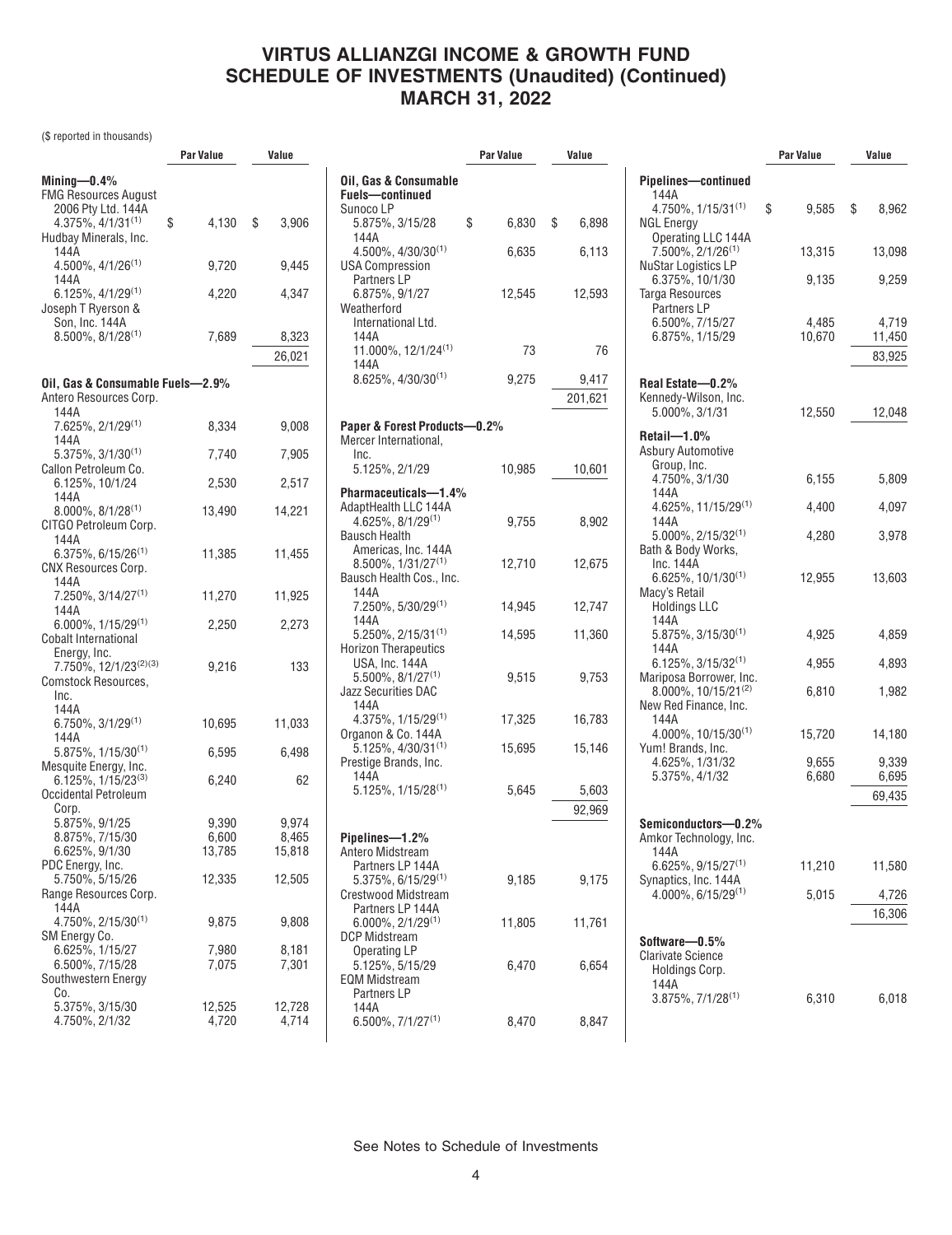(\$ reported in thousands)

|                                         | Par Value      | Value          |
|-----------------------------------------|----------------|----------------|
| Software-continued                      |                |                |
| 144A                                    |                |                |
| 4.875%, 7/1/29(1)                       | \$<br>11,825   | \$<br>11,125   |
| Consensus Cloud                         |                |                |
| Solutions, Inc.                         |                |                |
| 144A<br>6.000%, 10/15/26 <sup>(1)</sup> | 3,065          | 3,042          |
| 144A                                    |                |                |
| 6.500%, 10/15/28(1)                     | 6,765          | 6,722          |
| SS&C Technologies,                      |                |                |
| Inc. 144A                               |                |                |
| 5.500%, 9/30/27 <sup>(1)</sup>          | 10,580         | 10,660         |
|                                         |                | 37,567         |
|                                         |                |                |
| Telecommunications-2.2%                 |                |                |
| Avaya, Inc. 144A                        |                |                |
| $6.125\%$ , $9/15/28^{(1)}$             | 10,780         | 10,631         |
| CommScope<br><b>Technologies LLC</b>    |                |                |
| 144A                                    |                |                |
| $5.000\%$ , 3/15/27 <sup>(1)</sup>      | 11,030         | 9,580          |
| CommScope, Inc. 144A                    |                |                |
| $8.250\%$ , $3/1/27^{(1)}$              | 5,495          | 5,344          |
| Frontier                                |                |                |
| Communications                          |                |                |
| <b>Holdings LLC</b><br>144A             |                |                |
| $5.000\%$ , $5/1/28^{(1)}$              | 10,915         | 10,478         |
| 144A                                    |                |                |
| $6.000\%$ , $1/15/30^{(1)}$             | 12,310         | 11,387         |
| GTT Communications,                     |                |                |
| Inc. 144A                               |                |                |
| 7.875%, 12/31/24(1)(3)                  | 10,045         | 979            |
| Hughes Satellite                        |                |                |
| Systems Corp.<br>6.625%, 8/1/26         | 13,080         | 13,559         |
| LogMeIn, Inc. 144A                      |                |                |
| $5.500\%$ , $9/1/27^{(1)}$              | 12,660         | 11,816         |
| Lumen Technologies,                     |                |                |
| Inc.                                    |                |                |
| 144A                                    |                |                |
| 5.125%, 12/15/26 <sup>(1)</sup><br>144A | 12,205         | 11,625         |
| 4.500%, 1/15/29(1)                      | 14,330         | 12,324         |
| 144A                                    |                |                |
| 5.375%, 6/15/29(1)                      | 13,075         | 11,645         |
| Sprint Corp.                            |                |                |
| 7.125%, 6/15/24<br>7.625%, 3/1/26       | 6,860          | 7,358          |
|                                         | 8,595          | 9,702          |
| T-Mobile USA, Inc.                      |                |                |
| 4.750%, 2/1/28<br>3.375%, 4/15/29       | 2,100<br>8,250 | 2,135<br>7,847 |
| 3.500%, 4/15/31                         | 14,160         | 13,324         |
| Windstream                              |                |                |
| Services LLC 144A                       |                |                |
| $6.375\%, 8/1/23^{(1)(2)(3)}$           | 7,464          |                |
|                                         |                | 149,734        |
|                                         |                |                |

|                                                                                                           | Par Value    | Value            |
|-----------------------------------------------------------------------------------------------------------|--------------|------------------|
| Transportation-0.3%<br><b>Fortress Transportation</b><br>& Infrastructure<br><b>Investors LLC</b><br>144A |              |                  |
| $9.750\%$ , $8/1/27^{(1)}$<br>144A                                                                        | \$<br>12,065 | \$<br>12,605     |
| $5.500\%$ , $5/1/28^{(1)}$                                                                                | 7,450        | 6,773            |
|                                                                                                           |              | 19,378           |
| TOTAL CORPORATE BONDS AND<br><b>NOTES</b>                                                                 |              |                  |
| (Identified Cost \$2,366,132)                                                                             |              | 2,225,377        |
| LEVERAGED LOANS-0.1%                                                                                      |              |                  |
| Retail-0.1%<br>Petco Health &<br>Wellness Co., Inc.<br>First Lien (3 month<br>$LIBOR + 3.250\%)$          |              |                  |
| 4.256%, 3/3/28 <sup>(4)</sup>                                                                             | 8,405        | 8,315            |
| TOTAL LEVERAGED LOANS<br>(Identified Cost \$8,410)                                                        |              | 8,315            |
| <b>CONVERTIBLE PREFERRED STOCKS-6.5%</b><br>Auto Components-0.3%<br>Aptiv plc Series A.<br>5.500%         | 174,000      | 23,746           |
| <b>Banks-1.0%</b>                                                                                         |              |                  |
| Bank of America Corp.<br>Series L, 7.250%<br>Wells Fargo & Co. Series                                     | 20,365       | 26,729           |
| L, 7.500%                                                                                                 | 29,905       | 39,624<br>66,353 |
| Capital Markets-0.2%<br>KKR & Co., Inc. Series C.<br>6.000%                                               | 215,795      | 16,036           |
| <b>Commercial Services &amp;</b><br>Supplies-0.2%<br>GFL Environmental, Inc.,<br>$6.000\%$                | 158,175      | 11,711           |
| Diversified Financial Services-0.1%<br>Chewy, Inc. 2020<br>Mandatory<br><b>Exchangeable Trust</b>         |              |                  |
| 144A, 6.500% <sup>(1)</sup><br><b>Electric Utilities-0.8%</b>                                             | 9,640        | 9,399            |
| NextEra Energy, Inc.,<br>5.279%                                                                           | 398,430      | 20,778           |

|                                                                                            | <b>Shares</b> | Value   |
|--------------------------------------------------------------------------------------------|---------------|---------|
| <b>Electric Utilities-continued</b><br>NextEra Energy, Inc.,                               |               |         |
| 6.219%                                                                                     | 592,930 \$    | 31,153  |
|                                                                                            |               | 51,931  |
| <b>Electronic Equipment, Instruments &amp;</b><br>Components-0.1%<br>II-VI, Inc. Series A, |               |         |
| 6.000%                                                                                     | 23,240        | 6,859   |
| <b>Healthcare Equipment &amp;</b><br>Supplies-0.5%<br>Boston Scientific Corp.              |               |         |
| Series A, 5.500%                                                                           | 300,100       | 34,944  |
| Life Sciences Tools & Services-1.3%<br>Avantor, Inc. Series A.                             |               |         |
| 6.250%<br>Danaher Corp. Series B,                                                          | 259,740       | 26,891  |
| 5.000%                                                                                     | 39,720        | 62,727  |
|                                                                                            |               | 89,618  |
| Machinery-0.2%<br>Stanley Black & Decker,                                                  |               |         |
| Inc., 5.250%                                                                               | 131,190       | 11,533  |
| Pharmaceuticals-0.1%<br>Elanco Animal Health.<br>Inc., 5.000%                              | 229,565       | 9,352   |
| Professional Services-0.2%<br>Clarivate plc Series A.<br>5.250%                            | 178,285       | 12,100  |
| <b>Semiconductors &amp; Semiconductor</b>                                                  |               |         |
| Equipment-1.1%                                                                             |               |         |
| Broadcom, Inc. Series A.<br>8.000%                                                         | 37,975        | 74,550  |
| Telecommunications-0.4%<br>T-Mobile US 2020 Cash<br>Mandatory<br><b>Exchangeable Trust</b> |               |         |
| 144A, 5.250% <sup>(1)</sup>                                                                | 24,530        | 27,351  |
| <b>TOTAL CONVERTIBLE PREFERRED</b>                                                         |               |         |
| STOCKS<br>(Identified Cost \$429,979)                                                      |               | 445,483 |
| PREFERRED STOCKS-0.1%                                                                      |               |         |
|                                                                                            |               |         |
| Entertainment-0.1%<br>LiveStyle, Inc. Series B<br>(2)(5)(6)(7)(8)                          | 56,362        | 5,636   |
|                                                                                            |               |         |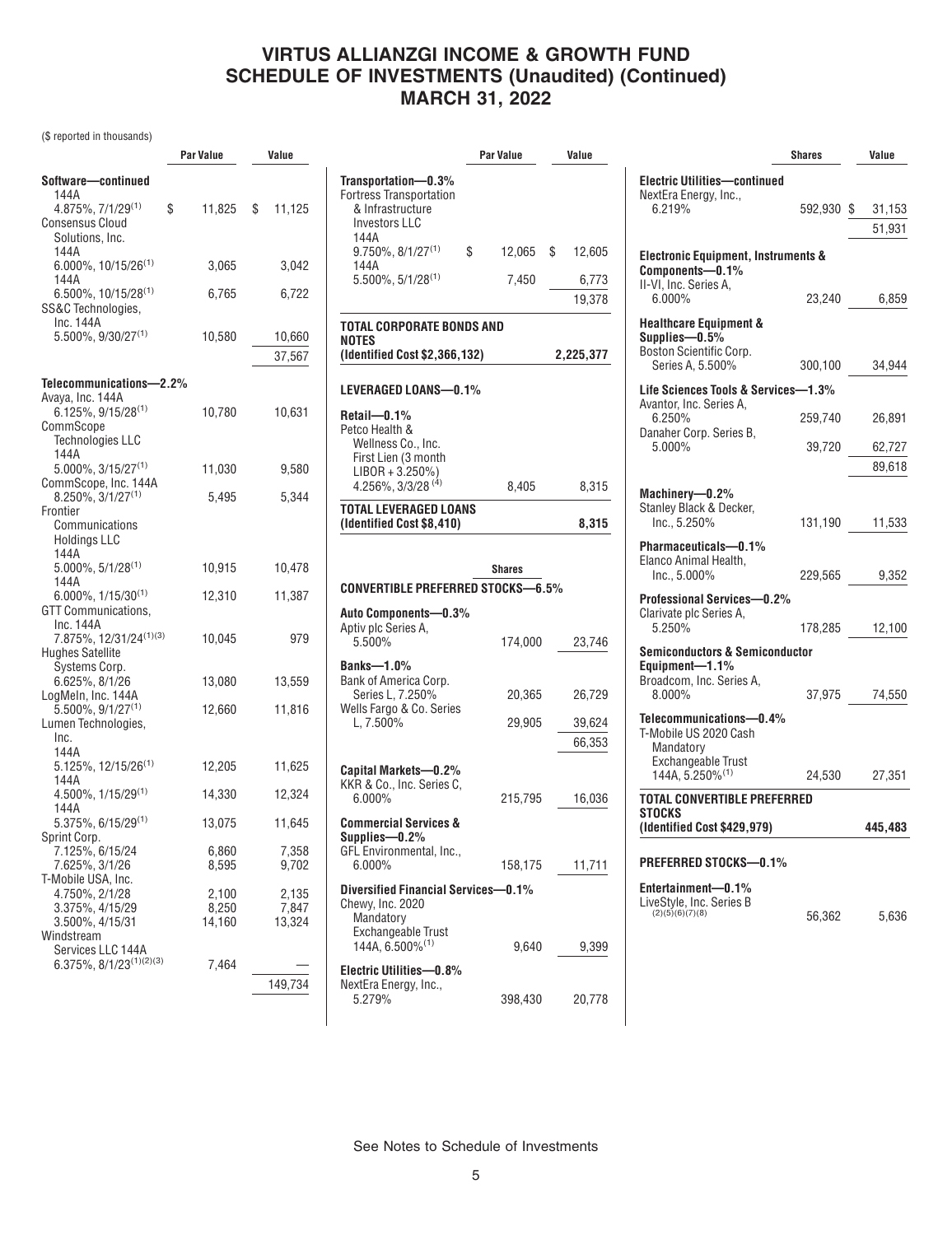(\$ reported in thousands)

|                                                               | Shares            | Value            |
|---------------------------------------------------------------|-------------------|------------------|
| Entertainment-continued                                       |                   |                  |
| LiveStyle, Inc. Series B                                      |                   |                  |
| (2)(5)(8)                                                     | $8,000$ \$        |                  |
|                                                               |                   | 5,636            |
| TOTAL PREFERRED STOCKS                                        |                   |                  |
| (Identified Cost \$13,526)                                    |                   | 5,636            |
| COMMON STOCKS-32.6%                                           |                   |                  |
| Air Freight & Logistics—0.3%<br><b>United Parcel Service,</b> |                   |                  |
| Inc. Class B                                                  | 99,875            | 21,419           |
| Automobiles-1.5%                                              |                   |                  |
| Tesla, Inc. <sup>(6)</sup>                                    | 93,385            | 100,632          |
| Banks- $-1.3\%$                                               |                   |                  |
| CCF Holdings LLC(2)(6)                                        | 7,416,755         | 3,486            |
| <b>CCF Holdings LLC</b><br>Class $M^{(\check{2})(6)}$         |                   |                  |
|                                                               | 1,759,917         | 827              |
| JPMorgan Chase & Co.                                          | 304,045           | 41,448           |
| Wells Fargo & Co.                                             | 822,765           | 39.871           |
|                                                               |                   | 85,632           |
| Biotechnology-0.9%                                            |                   |                  |
| AbbVie, Inc. <sup>(9)</sup>                                   | 270,117           | 43,789           |
| <b>Horizon Therapeutics</b>                                   |                   |                  |
| $\mathsf{plc}^{(6)}$                                          | 157,070           | 16,525           |
|                                                               |                   | 60,314           |
|                                                               |                   |                  |
| Capital Markets-1.1%                                          |                   |                  |
| Charles Schwab Corp.                                          |                   |                  |
| (The)                                                         | 342,775           | 28,899           |
| CME Group, Inc.<br>Class $A^{(9)}$                            |                   |                  |
| S&P Global, Inc.                                              | 112,455<br>41,220 | 26,748<br>16,908 |
|                                                               |                   |                  |
|                                                               |                   | 72,555           |
| Chemicals-0.6%                                                |                   |                  |
| DuPont de Nemours,                                            |                   |                  |
| $Inc.$ <sup>(9)</sup>                                         | 326,360           | 24,014           |
| Sherwin-Williams Co.                                          |                   |                  |
| (The)                                                         | 63,625            | 15,882           |
|                                                               |                   | 39,896           |
| Commercial Services &                                         |                   |                  |
| Supplies-0.5%                                                 |                   |                  |
| CENVEO Corp. (2)(7)                                           | 19,074            | 146              |
| Waste Management, Inc.                                        | 213,715           | 33,874           |
|                                                               |                   | 34,020           |
|                                                               |                   |                  |
| <b>Communications Equipment-0.3%</b>                          |                   |                  |
| Cisco Systems, Inc. <sup>(9)</sup>                            | 398,715           | 22,232           |
| <b>Consumer Finance-0.0%</b>                                  |                   |                  |
| Erickson, Inc.(2)(6)                                          | 10,866            | 265              |

|                                                              | <b>Shares</b>    | Value        |
|--------------------------------------------------------------|------------------|--------------|
| Electrical Equipment-0.2%<br>Generac Holdings, Inc. (6)      | 49,720           | \$<br>14,780 |
| <b>Energy Equipment &amp; Services-</b><br>Schlumberger N.V. | -0.4%<br>682,830 | 28,208       |
| Entertainment-0.0%<br>LiveStyle, Inc. (2)(5)(6)(7)(8)        | 202,319          | (10)         |
| Equity Real Estate Investment-0.4%                           |                  |              |
| Crown Castle<br>International Corp. <sup>(9)</sup>           | 148,671          | 27,445       |
| Food & Staples Retailing-0.7%<br>Costco Wholesale Corp.      | 79,960           | 46,045       |
| <b>Healthcare Equipment &amp;</b>                            |                  |              |
| Supplies-1.1%                                                |                  |              |
| <b>Abbott Laboratories</b>                                   | 181,305          | 21,459       |
| Dexcom, Inc. <sup>(6)</sup>                                  | 40,255           | 20,595       |
| Intuitive Surgical,                                          |                  |              |
| $Inc^{(6)(9)}$                                               | 109,345          | 32,987       |
|                                                              |                  | 75,041       |
|                                                              |                  |              |
| <b>Healthcare Providers &amp;</b><br>Services-0.9%           |                  |              |
| McKesson Corp.                                               | 37,330           | 11,428       |
| UnitedHealth Group, Inc.                                     | 93,781           | 47,825       |
|                                                              |                  | 59.253       |
|                                                              |                  |              |
| Hotels, Restaurants & Leisure-                               | $-1.3\%$         |              |
| Booking Holdings, Inc. (6)                                   | 16,745           | 39,325       |
| Chipotle Mexican Grill,                                      |                  |              |
| Inc. Class $A^{(6)}$                                         | 14,660           | 23,192       |
| <b>MGM Resorts</b>                                           |                  |              |
| International                                                | 555,505          | 23,298       |
|                                                              |                  | 85,815       |
|                                                              |                  |              |
| Household Durables-0.3%                                      |                  |              |
| DR Horton, Inc. <sup>(9)</sup>                               | 295,680          | 22,031       |
|                                                              |                  |              |
| Insurance-0.4%                                               |                  |              |
| Aon plc Class A(9)                                           | 83,085           | 27,055       |
| Interactive Media & Services-2.4%                            |                  |              |
| Alphabet, Inc. Class A <sup>(6)</sup>                        | 47,800           | 132,949      |
| Meta Platforms, Inc.                                         |                  |              |
| Class $A^{(6)}$                                              | 147,785          | 32,861       |
|                                                              |                  | 165,810      |
|                                                              |                  |              |
| <b>Internet &amp; Direct Marketing</b>                       |                  |              |
| $Retail$ –1.4%                                               |                  |              |
| Amazon.com, Inc. <sup>(6)</sup>                              | 28,320           | 92,322       |
|                                                              |                  |              |
| IT Services-1.8%                                             |                  |              |
| Accenture plc Class A                                        | 125,320          | 42,262       |
| EPAM Systems, Inc. <sup>(6)</sup>                            | 25,610           | 7,596        |
| Mastercard, Inc. Class A                                     | 105,475          | 37,695       |
| Visa, Inc. Class A <sup>(9)</sup>                            | 170,485          | 37,808       |
|                                                              |                  | 125,361      |
|                                                              |                  |              |

|                                                                                                         | <b>Shares</b> | Value        |
|---------------------------------------------------------------------------------------------------------|---------------|--------------|
|                                                                                                         |               |              |
| Life Sciences Tools & Services—0.8%<br>IQVIA Holdings, Inc. <sup>(6)</sup><br>Thermo Fisher Scientific, | 118,460       | \$<br>27,389 |
| Inc.                                                                                                    | 51,770        | 30,578       |
|                                                                                                         |               | 57,967       |
|                                                                                                         |               |              |
| Machinery-0.6%<br>Deere & Co.                                                                           | 106,225       | 44,132       |
| Media—0.0%                                                                                              |               |              |
| Postmedia Network<br>Canada Corp. (2) (6)                                                               | 1,018,823     | 1,019        |
| Metals & Mining—0.3%                                                                                    |               |              |
| Freeport-McMoRan,<br>$Inc.$ <sup>(9)</sup>                                                              | 340,425       | 16,933       |
| Oil, Gas & Consumable Fuels-1.2%                                                                        |               |              |
| ConocoPhillips <sup>(9)</sup>                                                                           | 410,795       | 41,080       |
| Devon Energy Corp.                                                                                      | 693,405       | 41,001       |
| Riviera Resources.<br>$Inc.$ (2)(6)                                                                     | 25,527        |              |
|                                                                                                         |               | 82,081       |
|                                                                                                         |               |              |
| Pharmaceuticals—0.9%                                                                                    |               |              |
| Eli Lilly & Co. <sup>(9)</sup>                                                                          | 140,525       | 40,242       |
| Zoetis, Inc. Class A <sup>(9)</sup>                                                                     | 112,850       | 21,282       |
|                                                                                                         |               | 61,524       |
| Road & Rail-0.7%                                                                                        |               |              |
| Union Pacific Corp.                                                                                     | 171,260       | 46,790       |
| <b>Semiconductors &amp; Semiconductor</b>                                                               |               |              |
| Equipment-2.8%                                                                                          |               |              |
| Advanced Micro Devices,                                                                                 |               |              |
| $Inc.$ <sup>(6)(9)</sup>                                                                                | 147,260       | 16,101       |
| Enphase Energy, Inc. <sup>(6)</sup>                                                                     | 131,630       | 26,560       |
| Lam Research Corp.                                                                                      | 49,045        | 26,367       |
| Marvell Technology,<br>$Inc.$ <sup>(9)</sup>                                                            | 228,010       | 16,351       |
| Micron Technology,                                                                                      |               |              |
| $Inc.$ <sup>(9)</sup>                                                                                   | 257,825       | 20,082       |
| <b>NVIDIA Corp.</b>                                                                                     | 277,470       | 75,711       |
| QUALCOMM, Inc.                                                                                          | 91,055        | 13,915       |
|                                                                                                         |               | 195,087      |
| Software—4.1%                                                                                           |               |              |
| Adobe, Inc. (6)                                                                                         | 17,235        | 7,853        |
| Atlassian Corp. plc                                                                                     |               |              |
| Class $A^{(6)}$                                                                                         | 77,825        | 22,867       |
| Crowdstrike Holdings,<br>Inc. Class A <sup>(6)(9)</sup>                                                 | 125,745       | 28,554       |
| Intuit, Inc. <sup>(9)</sup>                                                                             | 71,320        | 34,294       |
| Microsoft Corp.                                                                                         | 472,065       | 145,543      |
| salesforce.com, Inc. (6)                                                                                | 55,705        | 11,827       |
| ServiceNow, Inc. <sup>(6)</sup>                                                                         | 59.060        | 32,890       |
|                                                                                                         |               | 283,828      |
|                                                                                                         |               |              |
| Specialty Retail-1.0%<br>Home Depot, Inc. (The)                                                         | 189,615       | 56,757       |
|                                                                                                         |               |              |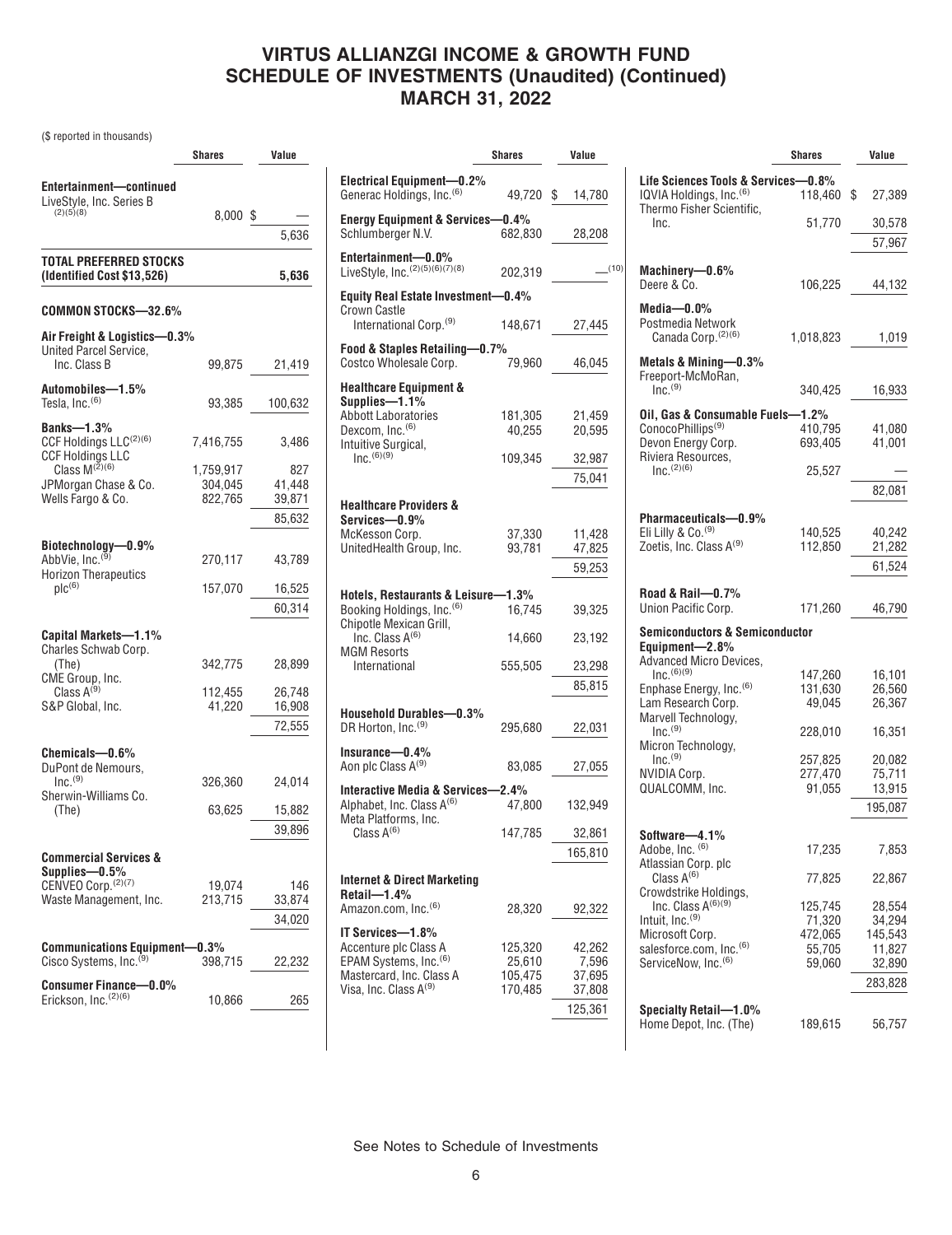0.599%, 8/1/24 \$ 5,025 \$ 5,023 1.250%, 5/15/27 11,445 11,460

2.250%, 2/1/29 14,175 6,563

**Biotechnology—0.9%**

Pharmaceutical, Inc.

Bridgebio Pharma, Inc.

BioMarin

**Par Value Value**

(\$ reported in thousands)

|                                                                      | Shares       | Value            |
|----------------------------------------------------------------------|--------------|------------------|
| <b>Specialty Retail-continued</b><br>TJX Cos., Inc. (The)            | 222,615 \$   | 13,486           |
|                                                                      |              | 70,243           |
| Technology Hardware, Storage &<br>Peripherals-2.1%                   |              |                  |
| Apple, Inc.                                                          | 811,140      | 141,633          |
| <b>Textiles, Apparel &amp; Luxury</b><br>$Goods$ -0.3%               |              |                  |
| NIKE, Inc. Class B(9)<br>Quiksilver, Inc. <sup>(2)</sup>             | 175,520<br>2 | 23,618<br>(10)   |
|                                                                      |              | 23,618           |
| <b>TOTAL COMMON STOCKS</b><br>(Identified Cost \$2,199,538)          |              | 2,230,986        |
| WARRANTS-0.0%                                                        |              |                  |
| Banks-0.0%<br>CCF Holdings LLC(2)(6)                                 | 2,911,361    | 757              |
| Media-0.0%<br><b>Affinion Group</b><br>Holdings <sup>(2)(6)(7)</sup> | 7,203        |                  |
| Oil, Gas & Consumable Fuels-0.0%                                     |              |                  |
| Nabors Industries Ltd. <sup>(6)</sup>                                | 2,910        | 67               |
| <b>TOTAL WARRANTS</b><br>(Identified Cost \$1,422)                   |              | 824              |
| CONVERTIBLE BONDS AND NOTES-25.5%                                    | Par Value    |                  |
| Airlines-0.4%<br>Southwest Airlines Co.<br>1.250%, 5/1/25<br>S       | 21,600       | 29,311           |
| Auto Manufacturers-0.8%                                              |              |                  |
| Ford Motor Co.<br>0.000%, 3/15/26<br>Lucid Group, Inc. 144A          | 20,165       | 23,835           |
| 1.250%, 12/15/26 <sup>(1)</sup>                                      | 17,880       | 13,709           |
| NIO, Inc.<br>0.000%, 2/1/26                                          | 17,700       | 14,922<br>52,466 |
|                                                                      |              |                  |

| Banks— $0.3\%$          |  |
|-------------------------|--|
| <b>BofA Finance LLC</b> |  |
| $0.125\%$ , $9/1/22$    |  |
| JPMorgan Chase Bank     |  |
| <b>NA144A</b>           |  |

0.125%,  $1/1/23^{(1)}$  8,650 8,488

11,370 11,410

19,898

|   | Guardant Health, Inc.<br>0.000%, 11/15/27<br>Halozyme Therapeutics, | 12,765 | 10,239 |
|---|---------------------------------------------------------------------|--------|--------|
| ) | Inc.<br>0.250%, 3/1/27<br>Illumina, Inc.                            | 16,420 | 14,306 |
|   | 0.000%, 8/15/23                                                     | 1,585  | 1,732  |
|   | Insmed, Inc.<br>0.750%, 6/1/28                                      | 5,665  | 5,461  |
|   | Livongo Health, Inc.<br>0.875%, 6/1/25                              | 6,900  | 6,941  |
|   |                                                                     |        | 61,725 |
|   | <b>Commercial Services-1.4%</b><br>Affirm Holdings, Inc.            |        |        |
|   | 144A<br>$0.000\%$ , 11/15/26 <sup>(1)</sup>                         | 24,175 | 16,802 |
|   | Block, Inc.<br>0.125%, 3/1/25                                       | 5,765  | 7,556  |
|   | $0.000\%$ , $5/1/26$                                                | 16,265 | 15,034 |
|   | 0.250%, 11/1/27<br>Chegg, Inc.                                      | 20,565 | 18,624 |
|   | 0.125%, 3/15/25                                                     | 5,360  | 5,395  |
|   | Euronet Worldwide, Inc.<br>0.750%, 3/15/49                          | 9,125  | 10,151 |
|   | Shift4 Payments, Inc.<br>0.000%, 12/15/25                           | 7,510  | 7,863  |
|   | 144A<br>$0.500\%$ , $8/1/27^{(1)}$                                  | 16,220 | 14,144 |
|   |                                                                     |        | 95,569 |
|   | Computers-0.9%                                                      |        |        |
|   | Lumentum Holdings, Inc.<br>0.500%, 12/15/26                         | 17,475 | 20,252 |
|   | 144A<br>$0.500\%$ , 6/15/28 <sup>(1)</sup>                          | 13,500 | 13,203 |
|   | Pure Storage, Inc.<br>0.125%, 4/15/23                               | 7,460  | 10,410 |
|   | Zscaler, Inc.<br>$0.125\%$ , $7/1/25$                               | 9,705  | 16,513 |
|   |                                                                     |        | 60,378 |
|   | Cosmetics & Personal Care-0.2%<br>Beauty Health Co. (The)<br>144A   |        |        |
|   | $1.250\%$ , $10/1/26^{(1)}$                                         | 12,475 | 11,318 |
|   | Diversified Financial Services-0.7%<br>Coinbase Global, Inc.        |        |        |
|   | 144A<br>$0.500\%$ , 6/1/26 <sup>(1)</sup>                           | 22,960 | 21,376 |
|   |                                                                     |        |        |

|                                                                                       | Par Value       | Value  |
|---------------------------------------------------------------------------------------|-----------------|--------|
| <b>Diversified Financial</b><br>Services-continued<br>SoFi Technologies, Inc.<br>144A |                 |        |
| $0.000\%$ , 10/15/26 <sup>(1)</sup><br>Upstart Holdings, Inc.<br>144A                 | \$<br>21,245 \$ | 17,142 |
| $0.250\%$ , 8/15/26 <sup>(1)</sup>                                                    | 12,330          | 10,457 |
|                                                                                       |                 | 48,975 |
| Electronics-0.2%                                                                      |                 |        |
| II-VI, Inc.<br>$0.250\%$ , $9/1/22$                                                   | 7,940           | 12,255 |
| Energy-Alternate Sources-0.6%<br>Enphase Energy, Inc.                                 |                 |        |
| 0.000%, 3/1/26                                                                        | 10,000          | 10,155 |
| $0.000\%$ , $3/1/28$                                                                  | 15,190          | 15,782 |
| SolarEdge Technologies,<br>Inc.                                                       |                 |        |
| 0.000%, 9/15/25                                                                       | 11,355          | 15,460 |
|                                                                                       |                 | 41,397 |
| Entertainment-0.6%<br>DraftKings, Inc.                                                |                 |        |
| $0.000\%$ , $3/15/28$<br><b>Live Nation</b>                                           | 22,940          | 16,439 |
| Entertainment, Inc.<br>2.000%, 2/15/25<br>Vail Resorts, Inc.                          | 8,495           | 11,001 |
| $0.000\%$ , $1/1/26$                                                                  | 11,560          | 11,196 |
|                                                                                       |                 | 38,636 |
| <b>Equity Real Estate Investment Trusts</b><br>(REITs)-0.2%                           |                 |        |
| Pebblebrook Hotel Trust<br>1.750%, 12/15/26                                           | 13,165          | 15,094 |
| Healthcare-Products-0.7%<br>Exact Sciences Corp.                                      |                 |        |
| 0.375%, 3/15/27                                                                       | 7,855           | 7,408  |
| 0.375%, 3/1/28                                                                        | 3,520           | 3,094  |
| Insulet Corp.<br>0.375%, 9/1/26                                                       | 15,280          | 20,254 |
| Novocure Ltd.<br>0.000%, 11/1/25                                                      | 9,525           | 8,644  |
| Omnicell, Inc.<br>0.250%, 9/15/25                                                     | 7,090           | 9,993  |
|                                                                                       |                 | 49,393 |
| Healthcare-Services-0.6%                                                              |                 |        |
| Anthem, Inc.<br>2.750%, 10/15/42<br>Oak Street Health, Inc.                           | 2,930           | 20,446 |
| 0.000%, 3/15/26                                                                       | 16,345          | 12,913 |
|                                                                                       |                 |        |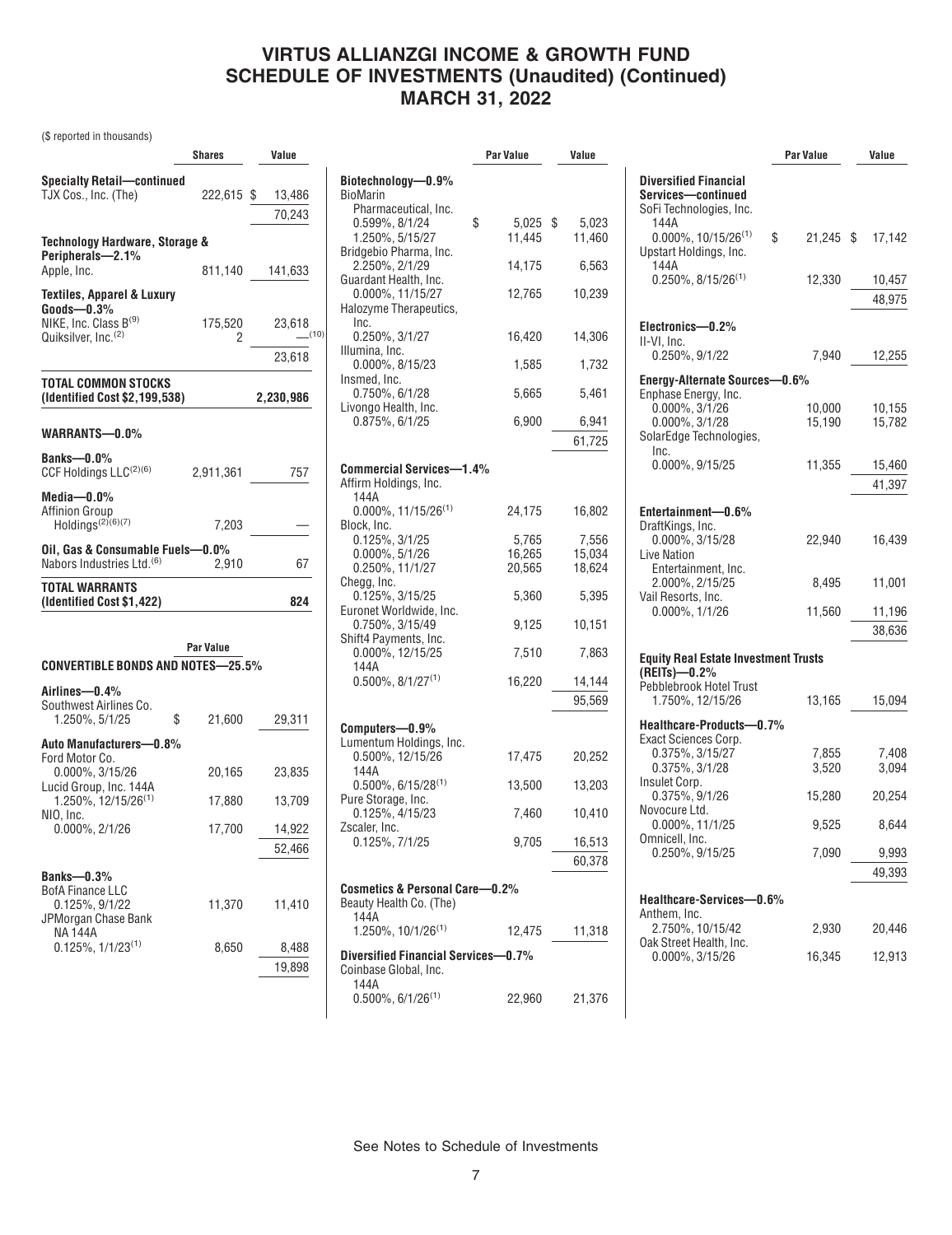(\$ reported in thousands)

|                                                  | Par Value    | Value       |
|--------------------------------------------------|--------------|-------------|
| Healthcare-Services-continued                    |              |             |
| Teladoc Health, Inc.<br>1.250%, 6/1/27           | \$<br>11,000 | \$<br>9,279 |
|                                                  |              |             |
|                                                  |              | 42,638      |
| Internet—6.2%                                    |              |             |
| Airbnb, Inc.                                     |              |             |
| 0.000%, 3/15/26<br>Booking Holdings, Inc.        | 35,000       | 33,834      |
| 0.750%, 5/1/25                                   | 17,675       | 25,505      |
| Etsy, Inc.                                       |              |             |
| 0.125%, 9/1/27                                   | 17,205       | 17,042      |
| 144A<br>$0.250\%$ , 6/15/28 <sup>(1)</sup>       | 16,800       | 14,927      |
| Expedia Group, Inc.                              |              |             |
| 0.000%, 2/15/26                                  | 26,445       | 32,165      |
| Mandiant, Inc.                                   |              |             |
| 0.875%, 6/1/24<br>Match Group Financeco          | 10,720       | 11,805      |
| 2, Inc. 144A                                     |              |             |
| $0.875\%$ , 6/15/26 <sup>(1)</sup>               | 19,190       | 26,751      |
| Okta, Inc.<br>0.375%, 6/15/26                    | 19,530       | 19,042      |
| Opendoor Technologies,                           |              |             |
| Inc. 144A                                        |              |             |
| $0.250\%$ , 8/15/26 <sup>(1)</sup>               | 7,375        | 5,738       |
| Palo Alto Networks, Inc.<br>$0.375\%$ , 6/1/25   | 27,385       | 57,673      |
| Sea Ltd.                                         |              |             |
| 0.250%, 9/15/26                                  | 24,825       | 19,813      |
| Shopify, Inc.                                    |              |             |
| 0.125%, 11/1/25<br>Snap, Inc.                    | 15,040       | 14,205      |
| 144A                                             |              |             |
| $0.000\%$ , 5/1/27 <sup>(1)</sup>                | 31,565       | 26,893      |
| 144A                                             |              |             |
| $0.125\%, 3/1/28^{(1)}$<br>Spotify USA, Inc.     | 13,095       | 13,010      |
| 0.000%, 3/15/26                                  | 18,670       | 15,909      |
| Twitter, Inc.                                    |              |             |
| 0.000%, 3/15/26                                  | 25,975       | 21,962      |
| Uber Technologies, Inc.                          | 33,140       |             |
| 0.000%, 12/15/25<br>Wayfair, Inc.                |              | 29,660      |
| 0.625%, 10/1/25                                  | 24,985       | 20,513      |
| Wix.com Ltd.                                     |              |             |
| 0.000%, 8/15/25<br>Zillow Group, Inc.            | 12,510       | 10,859      |
| 2.750%, 5/15/25                                  | 2.595        | 2,929       |
| 1.375%, 9/1/26                                   | 5,500        | 7,277       |
|                                                  |              | 427,512     |
|                                                  |              |             |
| Leisure Time—0.8%                                |              |             |
| NCL Corp., Ltd. 144A<br>$1.125\%, 2/15/27^{(1)}$ | 26,520       | 24,372      |
|                                                  |              |             |

| Leisure Time-continued<br>Royal Caribbean Cruises<br>Ltd.<br>4.250%, 6/15/23<br>\$<br>12,715<br>\$<br>2.875%, 11/15/23<br>9,510<br>52,479 | 16,610<br>11,497 |
|-------------------------------------------------------------------------------------------------------------------------------------------|------------------|
|                                                                                                                                           |                  |
|                                                                                                                                           |                  |
|                                                                                                                                           |                  |
|                                                                                                                                           |                  |
|                                                                                                                                           |                  |
|                                                                                                                                           |                  |
| Machinery-Diversified-0.2%                                                                                                                |                  |
| Middleby Corp. (The)                                                                                                                      |                  |
| 1.000%, 9/1/25<br>8,915                                                                                                                   | 12,275           |
| Media- $1.2%$                                                                                                                             |                  |
| DISH Network Corp.                                                                                                                        |                  |
| 0.000%, 12/15/25<br>14,730                                                                                                                | 14,290           |
| 3.375%, 8/15/26<br>18,570                                                                                                                 | 16.704           |
| Liberty Broadband Corp.                                                                                                                   |                  |
| 144A                                                                                                                                      |                  |
| 2.750%, 9/30/50 <sup>(1)</sup><br>8,195<br>Liberty Media Corp.                                                                            | 8,082            |
| 1.375%, 10/15/23<br>14,325<br>20,191                                                                                                      |                  |
| 144A                                                                                                                                      |                  |
| $0.500\%$ , 12/1/50 <sup>(1)</sup><br>19,030                                                                                              | 27,004           |
|                                                                                                                                           | 86,271           |
| Mining-0.2%                                                                                                                               |                  |
| MP Materials Corp. 144A                                                                                                                   |                  |
| $0.250\%$ , $4/1/26^{(1)}$<br>11,025                                                                                                      | 16,025           |
|                                                                                                                                           |                  |
| Oil, Gas & Consumable Fuels-0.5%<br>Pioneer Natural                                                                                       |                  |
| Resources Co.                                                                                                                             |                  |
| 0.250%, 5/15/25<br>14,235<br>33,801                                                                                                       |                  |
| Transocean, Inc.                                                                                                                          |                  |
| 4.000%, 12/15/25<br>2,642                                                                                                                 | 3,194            |
|                                                                                                                                           | 36,995           |
|                                                                                                                                           |                  |
| Pharmaceuticals-1.0%<br>Clovis Oncology, Inc.                                                                                             |                  |
| 1.250%, 5/1/25<br>4,440                                                                                                                   | 3,330            |
| Dexcom, Inc.                                                                                                                              |                  |
| 0.250%, 11/15/25<br>33,400                                                                                                                | 38,139           |
| Jazz Investments I Ltd.                                                                                                                   |                  |
| 2.000%, 6/15/26<br>25,110                                                                                                                 | 30,444           |
|                                                                                                                                           | 71,913           |
| Real Estate-0.1%                                                                                                                          |                  |
| Redfin Corp.                                                                                                                              |                  |
| 0.000%, 10/15/25<br>5,995                                                                                                                 | 4,418            |
|                                                                                                                                           |                  |
| Retail-0.2%<br>Burlington Stores, Inc.                                                                                                    |                  |
| 2.250%, 4/15/25<br>12,295<br>14,039                                                                                                       |                  |
|                                                                                                                                           |                  |
| Semiconductors-1.1%                                                                                                                       |                  |
| <b>MACOM Technology</b><br>Solutions Holdings.                                                                                            |                  |
| Inc. 144A                                                                                                                                 |                  |
| $0.250\%$ , 3/15/26 <sup>(1)</sup><br>5,025                                                                                               | 5,103            |

|                                                                   | Par Value       | Value           |
|-------------------------------------------------------------------|-----------------|-----------------|
| Semiconductors—continued<br>Microchip Technology,                 |                 |                 |
| Inc.<br>0.125%, 11/15/24<br>ON Semiconductor Corp.                | \$<br>32,134 \$ | 36,458          |
| 144A<br>$0.000\%$ , $5/1/27^{(1)}$                                | 13,090          | 17,711          |
| Wolfspeed, Inc.<br>1.750%, 5/1/26<br>144A                         | 3,090           | 7,691           |
| $0.250\%$ , 2/15/28 <sup>(1)</sup>                                | 6,725           | 7,620<br>74,583 |
|                                                                   |                 |                 |
| Software-5.5%<br>Akamai Technologies,<br>Inc.                     |                 |                 |
| 0.125%, 5/1/25<br>0.375%, 9/1/27<br>Alteryx, Inc.                 | 14,050<br>7,975 | 18,462<br>9,167 |
| $0.500\%$ , $8/1/24$<br>1.000%, 8/1/26                            | 4,940<br>8.660  | 4,589<br>7.572  |
| Avalara, Inc. 144A<br>$0.250\%$ , $8/1/26^{(1)}$                  | 18,305          | 15,614          |
| Bentley Systems, Inc.<br>0.125%, 1/15/26                          | 12,945          | 12,654          |
| 144A<br>$0.375\%, 7/1/27^{(1)}$<br>Bill.com Holdings, Inc.        | 5,850           | 5,078           |
| 144A<br>$0.000\%$ , 4/1/27 <sup>(1)</sup>                         | 25,600          | 24,416          |
| Blackline, Inc.<br>0.000%, 3/15/26                                | 7,290           | 6,160           |
| Cloudflare, Inc. 144A<br>$0.000\%$ , 8/15/26 <sup>(1)</sup>       | 26,580          | 26,447          |
| Confluent, Inc. 144A<br>$0.000\%$ , 1/15/27 <sup>(1)</sup>        | 16,890          | 13,960          |
| Coupa Software, Inc.<br>0.375%, 6/15/26<br>DigitalOcean Holdings, | 36,525          | 30,645          |
| Inc. 144A<br>$0.000\%$ , 12/1/26 <sup>(1)</sup>                   | 25,880          | 20,523          |
| DocuSign, Inc.<br>0.000%, 1/15/24                                 | 11,080          | 10,360          |
| Five9, Inc.<br>$0.500\%$ , $6/1/25$                               | 11,745          | 12,726          |
| MicroStrategy, Inc.<br>0.000%, 2/15/27                            | 12,620          | 9,015           |
| MongoDB, Inc.<br>0.250%, 1/15/26                                  | 8,290           | 17,952          |
| Nutanix, Inc. 144A<br>$0.250\%$ , 10/1/27 <sup>(1)</sup>          | 11,030          | 9,189           |
| RingCentral, Inc.<br>$0.000\%$ , $3/1/25$                         | 19,170          | 16,668          |
| 0.000%, 3/15/26<br>Splunk, Inc.                                   | 8,985           | 7,350           |
| 0.500%, 9/15/23<br>1.125%, 6/15/27                                | 5,880<br>30,345 | 6,685<br>28,979 |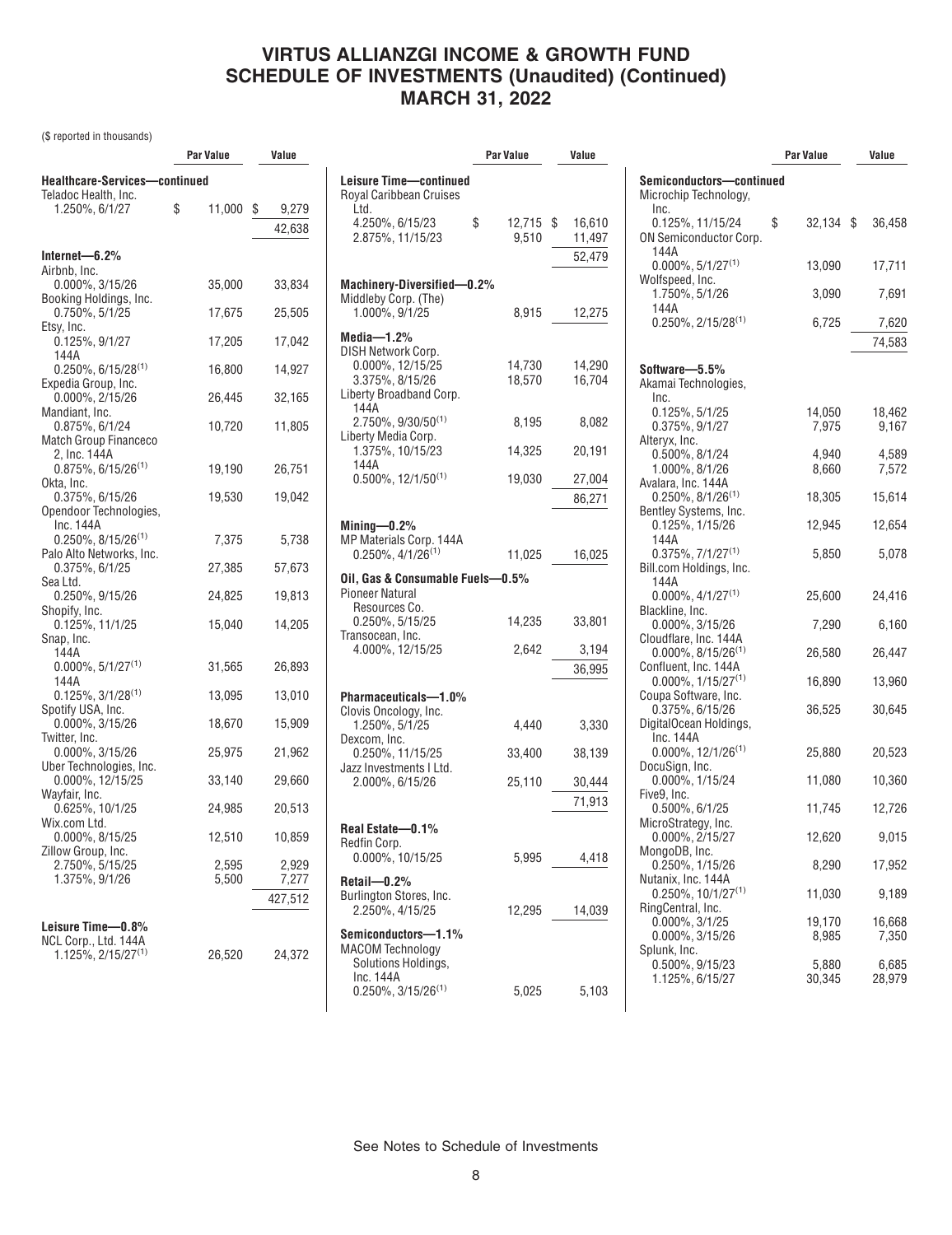#### (\$ reported in thousands)

|                                                                              | Par Value        | Value     |
|------------------------------------------------------------------------------|------------------|-----------|
| Software-continued<br>Tyler Technologies, Inc.                               |                  |           |
| $0.250\%$ , $3/15/26$<br>Unity Software, Inc. 144A                           | \$<br>$9,315$ \$ | 10,251    |
| $0.000\%$ , 11/15/26 <sup>(1)</sup><br>Workday, Inc.                         | 28.435           | 23,331    |
| 0.250%, 10/1/22<br>Zynga, Inc.                                               | 13,495           | 22.161    |
| 0.000%, 12/15/26                                                             | 4.625            | 4,708     |
|                                                                              |                  | 374,662   |
| TOTAL CONVERTIBLE BONDS AND<br>NOTES<br>(Identified Cost \$1,858,379)        |                  | 1,750,225 |
| TOTAL LONG-TERM<br><b>INVESTMENTS-97.3%</b><br>(Identified Cost \$6,877,386) |                  | 6,666,846 |
|                                                                              | <b>Shares</b>    |           |
|                                                                              |                  |           |
| SHORT-TERM INVESTMENT-2.8%                                                   |                  |           |

| <b>TOTAL INVESTMENTS, BEFORE</b><br><b>WRITTEN OPTIONS-100.1%</b>  | (Identified Cost \$7,072,666) | 6,862,126 |
|--------------------------------------------------------------------|-------------------------------|-----------|
| <b>TOTAL SHORT-TERM INVESTMENT</b><br>(Identified Cost \$195,280)  | 195.280                       |           |
| Shares (seven-day<br>effective vield<br>$0.194\%)$ <sup>(11)</sup> | 195,280,122                   | 195,280   |

|                                                                                                                                 | Value         |
|---------------------------------------------------------------------------------------------------------------------------------|---------------|
| WRITTEN OPTIONS—(0.0)%<br>(See open written<br>options schedule)<br>TOTAL WRITTEN OPTIONS<br>(Premiums Received \$1,265)        | \$<br>(1,884) |
| TOTAL INVESTMENTS. NET OF<br>WRITTEN OPTIONS—100.1%<br>(Identified Cost \$7,071,401)                                            | \$6.860.242   |
| Other assets and liabilities,<br>net—(0.1)%                                                                                     | (7, 460)      |
| NET ASSETS—100.0%                                                                                                               | \$6,852,782   |
| Abbreviations:<br>EV<br><b>Enterprise Value</b><br>LIBOR London Interbank Offered Rate<br>$\Box \cap$ Limited Liebility Company |               |

- LLC Limited Liability Company<br>LP Limited Partnership
- LP Limited Partnership<br>NA National Association
- NA National Association<br>REIT Real Estate Investme Real Estate Investment Trust
- 
- S&P Standard & Poor's<br>SBA Small Business Adj **Small Business Administration**

#### **Footnote Legend:**

- (1) Security exempt from registration under Rule 144A of the Securities Act of 1933. These securities may be resold in transactions exempt from registration, normally to qualified institutional buyers. At March 31, 2022, these securities amounted to a value of \$2,089,215 or 30.5% of net assets.
- (2) The value of this security was determined using significant unobservable inputs and is reported as a Level 3 security in the Fair Value Hierarchy table located after the Schedule of Investments.
- (3) Security in default; no interest payments are being received during the bankruptcy proceedings.
- (4) Variable rate security. Rate disclosed is as of March 31, 2022. Information in parenthesis represents benchmark and reference rate for each security. Certain variable rate securities are not based on a published reference rate and spread but are determined by the issuer or agent and are based on current market conditions, or, for mortgage-backed securities, are impacted by the individual mortgages which are paying off over time. These securities do not indicate a reference rate and spread in their descriptions.
- (5) Affiliated company.
- (6) Non-income producing.
- (7) All or a portion of the security is restricted.
- (8) During the reporting period a member of the Fund's portfolio management team was a member of the board of directors of LiveStyle, Inc. As of the reporting period end this is no longer the case.
- $(9)$  All or a portion of the security is segregated as collateral for written options.
- (10) Amount is less than \$500.
- (11) Shares of this fund are publicly offered, and its prospectus and annual report are publicly available.

### **Country Weightings†**

| <b>United States</b>                                               | 92%  |
|--------------------------------------------------------------------|------|
| <b>United Kingdom</b>                                              |      |
| Canada                                                             |      |
| Bermuda                                                            |      |
| Liberia                                                            |      |
| Netherlands                                                        |      |
| Cayman Islands                                                     |      |
| <b>Other</b>                                                       |      |
| Total                                                              | 100% |
| <sup>†</sup> % of total investments, net of written options, as of |      |

March 31, 2022.

#### **Open Written Options contracts as of March 31, 2022 were as follows:**

| <b>Description of Options</b>    | <b>Number</b><br>0f<br><b>Contracts</b> | <b>Contract</b><br>Notional<br>Amount | <b>Strike</b><br>Price <sup>(1)</sup> | Expiration<br>Date | Value       |
|----------------------------------|-----------------------------------------|---------------------------------------|---------------------------------------|--------------------|-------------|
| Call Options <sup>(2)</sup>      |                                         |                                       |                                       |                    |             |
| AbbVie. Inc.                     | (980)                                   | \$(15,680)                            | \$160.00                              | 04/14/22           | \$<br>(345) |
| Advanced Micro Devices, Inc.     | (505)                                   | (6, 818)                              | 135.00                                | 04/14/22           | (10)        |
| Aon plc                          | (280)                                   | (8,960)                               | 320.00                                | 04/14/22           | (320)       |
| Charles Schwab Corp. (The)       | (845)                                   | (8, 239)                              | 97.50                                 | 05/20/22           | (48)        |
| Cisco Systems, Inc.              | (750)                                   | (4,500)                               | 60.00                                 | 04/14/22           | (3)         |
| CME Group, Inc.                  | (385)                                   | (10,010)                              | 260.00                                | 04/14/22           | (6)         |
| <b>ConocoPhillips</b>            | (1,240)                                 | (13, 764)                             | 111.00                                | 04/14/22           | (30)        |
| Crowdstrike Holdings, Inc.       | (155)                                   | (3,720)                               | 240.00                                | 04/14/22           | (63)        |
| Crown Castle International Corp. | (525)                                   | (10, 237)                             | 195.00                                | 04/14/22           | (18)        |
| Deere & Co.                      | (360)                                   | (17, 280)                             | 480.00                                | 05/20/22           | (92)        |
| DR Horton, Inc.                  | (885)                                   | (8, 230)                              | 93.00                                 | 04/14/22           | (3)         |
| DuPont de Nemours, Inc.          | (810)                                   | (6,804)                               | 84.00                                 | 04/14/22           | (8)         |
| Eli Lilly & Co.                  | (480)                                   | (13,440)                              | 280.00                                | 04/14/22           | (473)       |
| Freeport-McMoRan, Inc.           | (705)                                   | (4,019)                               | 57.00                                 | 04/14/22           | (13)        |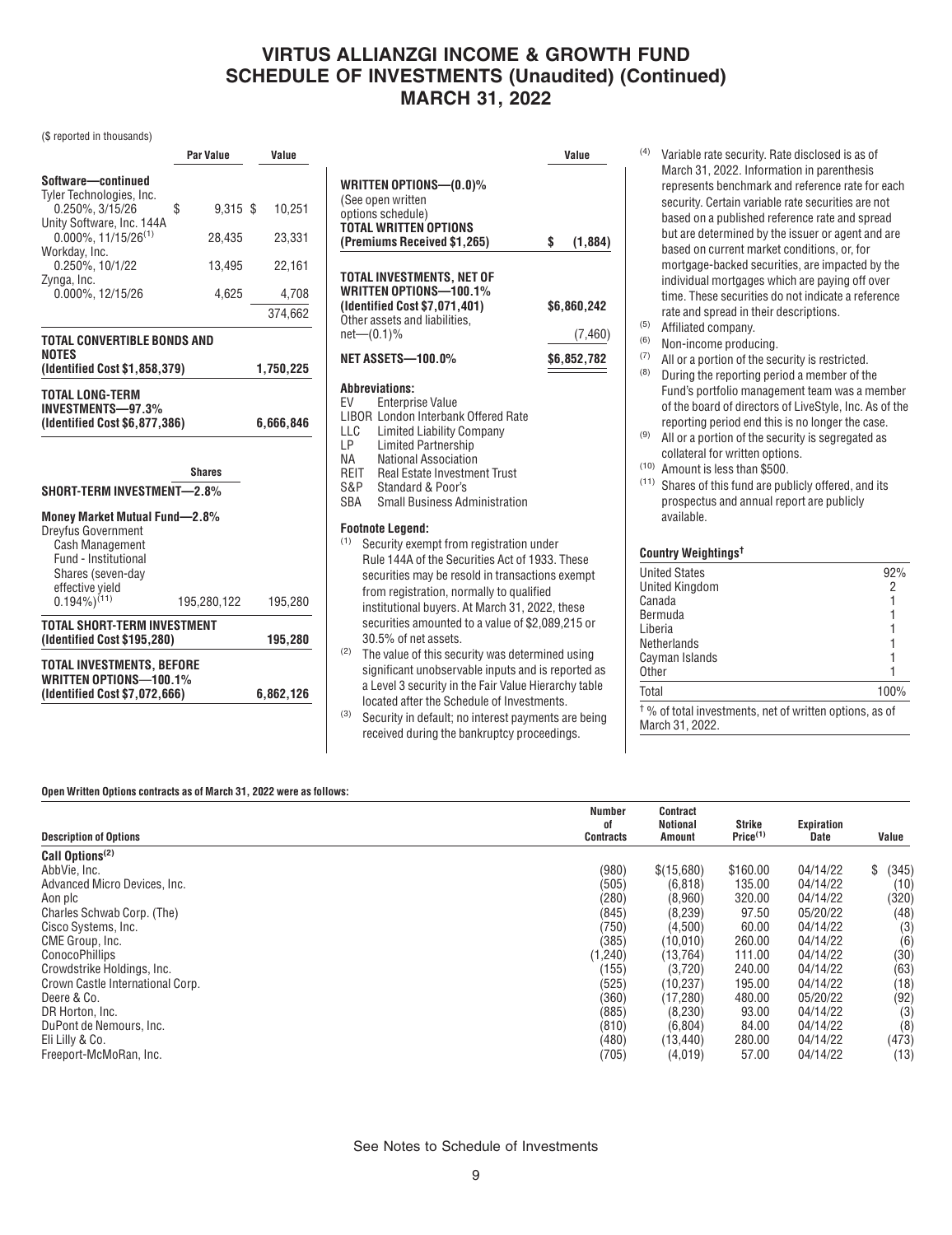(\$ reported in thousands)

### **Open Written Options contracts as of March 31, 2022 were as follows:**

| <b>Description of Options</b>    | <b>Number</b><br>0f<br><b>Contracts</b> | <b>Contract</b><br><b>Notional</b><br>Amount | <b>Strike</b><br>Price <sup>(1)</sup> | Expiration<br>Date | Value      |
|----------------------------------|-----------------------------------------|----------------------------------------------|---------------------------------------|--------------------|------------|
| Call Options <sup>(2)</sup>      |                                         |                                              |                                       |                    |            |
| Home Depot, Inc. (The)           | (250)                                   | \$ (8,500)                                   | \$340.00                              | 05/20/22           | \$<br>(36) |
| Intuit. Inc.                     | (180)                                   | (9,360)                                      | 520.00                                | 04/14/22           | (36)       |
| Intuitive Surgical, Inc.         | (335)                                   | (11, 055)                                    | 330.00                                | 04/14/22           | (35)       |
| Marvell Technology, Inc.         | (1, 140)                                | (9,405)                                      | 82.50                                 | 04/14/22           | (18)       |
| Mastercard, Inc.                 | (420)                                   | (17,010)                                     | 405.00                                | 05/20/22           | (102)      |
| <b>MGM Resorts International</b> | (1, 115)                                | (5, 575)                                     | 50.00                                 | 05/20/22           | (41)       |
| Micron Technology, Inc.          | (1,170)                                 | (10, 822)                                    | 92.50                                 | 04/14/22           | (15)       |
| NIKE, Inc.                       | (350)                                   | (5, 250)                                     | 150.00                                | 04/14/22           | (4)        |
| QUALCOMM. Inc.                   | (450)                                   | (8,325)                                      | 185.00                                | 05/20/22           | (57)       |
| Visa, Inc.                       | (855)                                   | (21, 375)                                    | 250.00                                | 05/20/22           | (107)      |
| Zoetis, Inc.                     | (185)                                   | (3,885)                                      | 210.00                                | 04/14/22           | (1)        |
| <b>Total Written Options</b>     |                                         |                                              |                                       |                    | \$(1,884)  |

#### **Footnote Legend:**

(1) Strike price not reported in thousands.

(2) Exchange-traded options.

The following table summarizes the market value of the Fund's investments as of March 31, 2022, based on the inputs used to value them (See Security Valuation Note 1 in the Notes to Schedule of Investments):

|                                              | Total<br>Value at<br>March 31, 2022 | Level 1<br><b>Quoted Prices</b> | Level <sub>2</sub><br>Significant<br>Observable<br>Inputs | Level 3<br>Significant<br>Unobservable<br>Inputs |
|----------------------------------------------|-------------------------------------|---------------------------------|-----------------------------------------------------------|--------------------------------------------------|
| Assets:                                      |                                     |                                 |                                                           |                                                  |
| <b>Debt Securities:</b>                      |                                     |                                 |                                                           |                                                  |
| <b>Corporate Bonds and Notes</b>             | \$2,225,377                         | \$                              | \$2,223,262                                               | $$2,115^{(1)}$                                   |
| Leveraged Loans                              | 8.315                               |                                 | 8.315                                                     |                                                  |
| <b>Convertible Bonds and Notes</b>           | 1,750,225                           |                                 | 1,750,225                                                 |                                                  |
| <b>Equity Securities:</b>                    |                                     |                                 |                                                           |                                                  |
| <b>Common Stocks</b>                         | 2,230,986                           | 2,225,243                       |                                                           | $5,743^{(1)}$                                    |
| <b>Convertible Preferred Stocks</b>          | 445,483                             | 408,733                         | 36,750                                                    |                                                  |
| Warrants                                     | 824                                 | 67                              |                                                           | $757^{(1)}$                                      |
| <b>Preferred Stocks</b>                      | 5,636                               |                                 |                                                           | $5,636^{(1)}$                                    |
| Money Market Mutual Fund                     | 195,280                             | 195,280                         |                                                           |                                                  |
| Total Investments, before Written Options    | 6,862,126                           | 2,829,323                       | 4,018,552                                                 | 14,251                                           |
| Liabilities:<br>Other Financial Instruments: |                                     |                                 |                                                           |                                                  |
| <b>Written Options</b>                       | (1,884)                             | (1,866)                         | (18)                                                      |                                                  |
| Total Investments, Net of Written Options    | \$6,860,242                         | \$2,827,457                     | \$4,018,534                                               | \$14,251                                         |

(1) Includes internally fair valued securities currently priced at zero (\$0).

Securities held by the Fund with an end of period value of \$979 were transferred from Level 3 to Level 2 due to an increase in trading activities at period end.

Some of the Fund's investments that were categorized as Level 3 may have been valued utilizing third party pricing information without adjustment. If applicable, such valuations are based on unobservable inputs. A significant change in third party information could result in a significantly lower or higher value of Level 3 investments.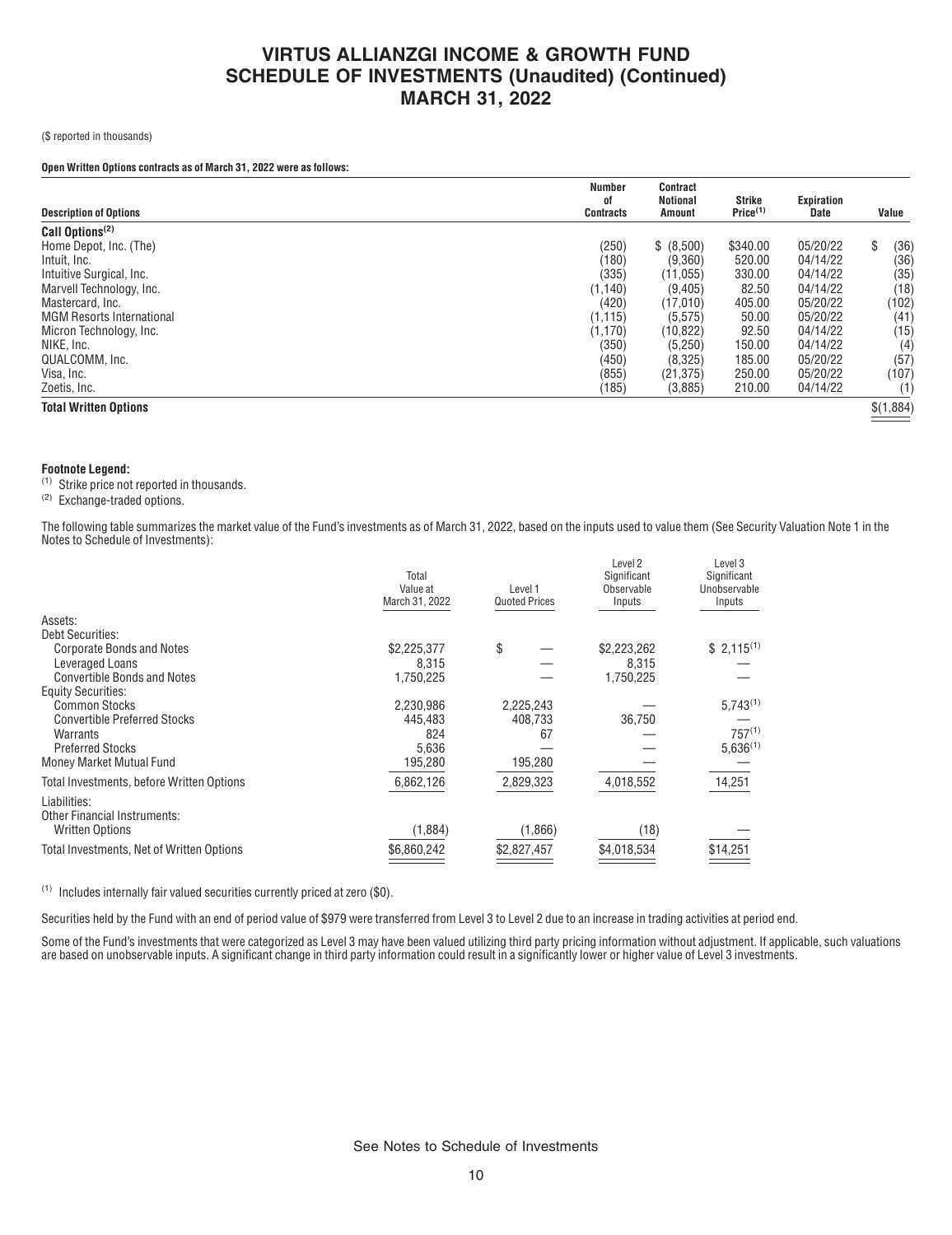#### (\$ reported in thousands)

The following is a reconciliation of assets of the Fund for Level 3 investments for which significant unobservable inputs were used to determine fair value.  $C<sub>OT</sub>$ 

|                                                                                                                  | Total                        | <b>UUI DUI ALG</b><br>Bonds<br><b>And Notes</b> | Leveraged<br>Loans | Common<br><b>Stocks</b> | Warrants       | Preferred<br>Stocks |
|------------------------------------------------------------------------------------------------------------------|------------------------------|-------------------------------------------------|--------------------|-------------------------|----------------|---------------------|
| <b>Investments in Securities</b><br>Balance as of June 30, 2021:                                                 | \$45.580                     | $$5.046^{(a)}$<br>(b)                           | \$11.673           | $8,943^{(a)}$<br>S.     | $$1.536^{(a)}$ | $$18,382^{(a)}$     |
| Accrued discount/(premium)<br>Realized gain (loss)                                                               | (b)<br>(40, 747)             | (21, 994)                                       |                    | (19.162)                | 65             | 344                 |
| Change in unrealized appreciation (depreciation) $(c)$<br>Sales <sup>(d)</sup><br>Transfers from Level $3^{(e)}$ | 35.590<br>(25, 193)<br>(979) | 20.940<br>(898)<br>(979)                        | (11, 673)          | 16.085<br>(123)         | (743)<br>(101) | (692)<br>(12, 398)  |
| <b>Balance as of March 31, 2022</b>                                                                              | \$14,251                     | $$2,115^{(a)}$                                  |                    | $5,743^{(a)}$           | $757^{a}$      | $5.636^{(a)}$       |

(a) Includes internally fair valued security currently priced at zero (\$0).

(b) Amount is less than \$500.

(c) The change in unrealized appreciation (depreciation) on investments still held at March 31, 2022, was \$(6,122).

(d) Includes paydowns on securities.

(e) "Transfers into and/or from" represent the ending value as of March 31, 2022, for any investment security where a change in the pricing level occurred from the beginning to the end of the period.

The following table presents additional information about valuation techniques and inputs used for investments that are measured at fair value and categorized within Level 3 at March 31, 2022: **Ending**

| Investments in Securities - Assets at March 31, 2022 | <u>Liidiig</u><br><b>Balance</b> | <b>Valuation Technique Used</b> | <b>Unobservable</b><br><b>Inputs</b>               | Input<br><b>Values</b>                    |
|------------------------------------------------------|----------------------------------|---------------------------------|----------------------------------------------------|-------------------------------------------|
| <b>Preferred Stocks:</b>                             |                                  |                                 |                                                    |                                           |
| LiveStyle, Inc. Series B                             | \$5,636                          | Market and Company Comparables  | <b>EV Multiples</b><br><b>Illiquidity Discount</b> | $2.84x (0.25x - 7.60x)$<br>$-20\% - 30\%$ |
| <b>Common Stocks:</b>                                |                                  |                                 |                                                    |                                           |
| <b>CCF Holdings LLC</b>                              | \$3,486                          | Market and Company Comparables  | <b>EV Multiples</b>                                | $1.23x(0.55x - 1.91x)$                    |
|                                                      |                                  |                                 |                                                    | $0.65x(0.33x - 0.91x)$                    |
|                                                      |                                  |                                 | <b>Illiquidity Discount</b>                        | 20%                                       |
| CCF Holdings LLC, Class M                            | \$827                            | Market and Company Comparables  | <b>EV Multiples</b>                                | $1.23x(0.55x - 1.91x)$                    |
|                                                      |                                  | $0.65x(0.33x - 0.91x)$          |                                                    |                                           |
|                                                      |                                  |                                 | <b>Illiquidity Discount</b>                        | 20%                                       |
| CENVEO Corp.                                         | \$<br>146                        | Market and Company Comparables  | <b>EV Multiples</b>                                | $0.64x(0.34x - 0.97x)$                    |
|                                                      |                                  |                                 |                                                    | $4.75x(3.63x - 6.37x)$                    |
|                                                      |                                  |                                 |                                                    | $0.62x(0.53x - 0.75x)$                    |
|                                                      |                                  |                                 | <b>Illiquidity Discount</b>                        | 20%                                       |
| Erickson, Inc.                                       | \$<br>265                        | Market and Company Comparables  | <b>EV Multiples</b>                                | $1.13x(0.82x - 2.59x)$                    |
|                                                      |                                  |                                 |                                                    | 11.32x (8.84x - 16.05x)                   |
|                                                      |                                  |                                 |                                                    | $1.00x(0.56x - 1.70x)$                    |
|                                                      |                                  |                                 | <b>M&amp;A Transaction Multiples</b>               | $0.96x(0.41x - 1.96x)$                    |
|                                                      |                                  |                                 | <b>Illiquidity Discount</b>                        | 20%                                       |
| LiveStyle, Inc                                       | $-^{(1)}$<br>\$                  | Market and Company Comparables  | <b>EV Multiples</b>                                | $2.84x (0.25x - 7.60x)$                   |
|                                                      |                                  |                                 | <b>Illiquidity Discount</b>                        | $-20\% - 30\%$                            |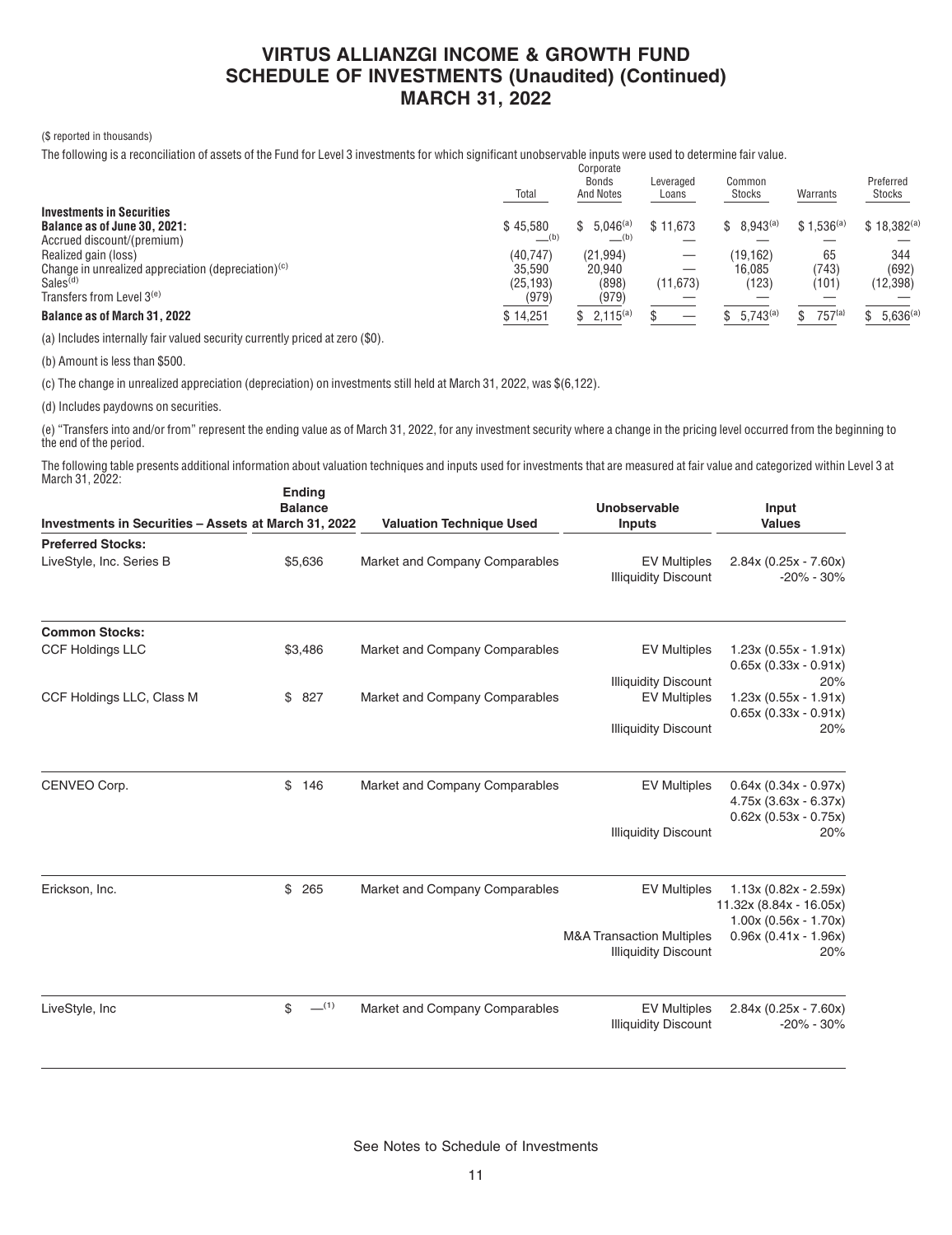(\$ reported in thousands)

| Investments in Securities - Assets at March 31, 2022 | <b>Ending</b><br><b>Balance</b> | <b>Valuation Technique Used</b> | Unobservable<br><b>Inputs</b>        | Input<br><b>Values</b>                           |
|------------------------------------------------------|---------------------------------|---------------------------------|--------------------------------------|--------------------------------------------------|
| Postmedia Network Canada Corp.                       | \$1,019                         | Market and Company Comparables  | <b>EV Multiples</b>                  | $1.19x(0.43x - 3.33x)$<br>7.54x (2.35x - 20.31x) |
|                                                      |                                 |                                 | <b>M&amp;A Transaction Multiples</b> | $9.69x(7.52x - 12.30x)$                          |
|                                                      |                                 |                                 | <b>Illiquidity Discount</b>          | 10%                                              |
| Quiksilver, Inc.                                     | $-$ (1)<br>\$                   | Market and Company Comparables  | <b>EV Multiples</b>                  | $0.75x(0.31x - 1.33x)$<br>$0.83x(0.47x - 1.34x)$ |
|                                                      |                                 |                                 | <b>Illiquidity Discount</b>          | 20%                                              |
| Warrants:                                            |                                 |                                 |                                      |                                                  |
| <b>CCF Holdings LLC</b>                              | 757<br>\$                       | Market and Company Comparables  | <b>EV Multiples</b>                  | $1.23x(0.55x - 1.91x)$<br>$0.65x(0.33x - 0.91x)$ |
|                                                      |                                 |                                 | <b>Illiquidity Discount</b>          | 20%                                              |
|                                                      |                                 | <b>Black-Scholes Model</b>      | Volatility                           | 55.55%                                           |
|                                                      |                                 |                                 |                                      |                                                  |

 $(1)$  Amount is less than \$500.